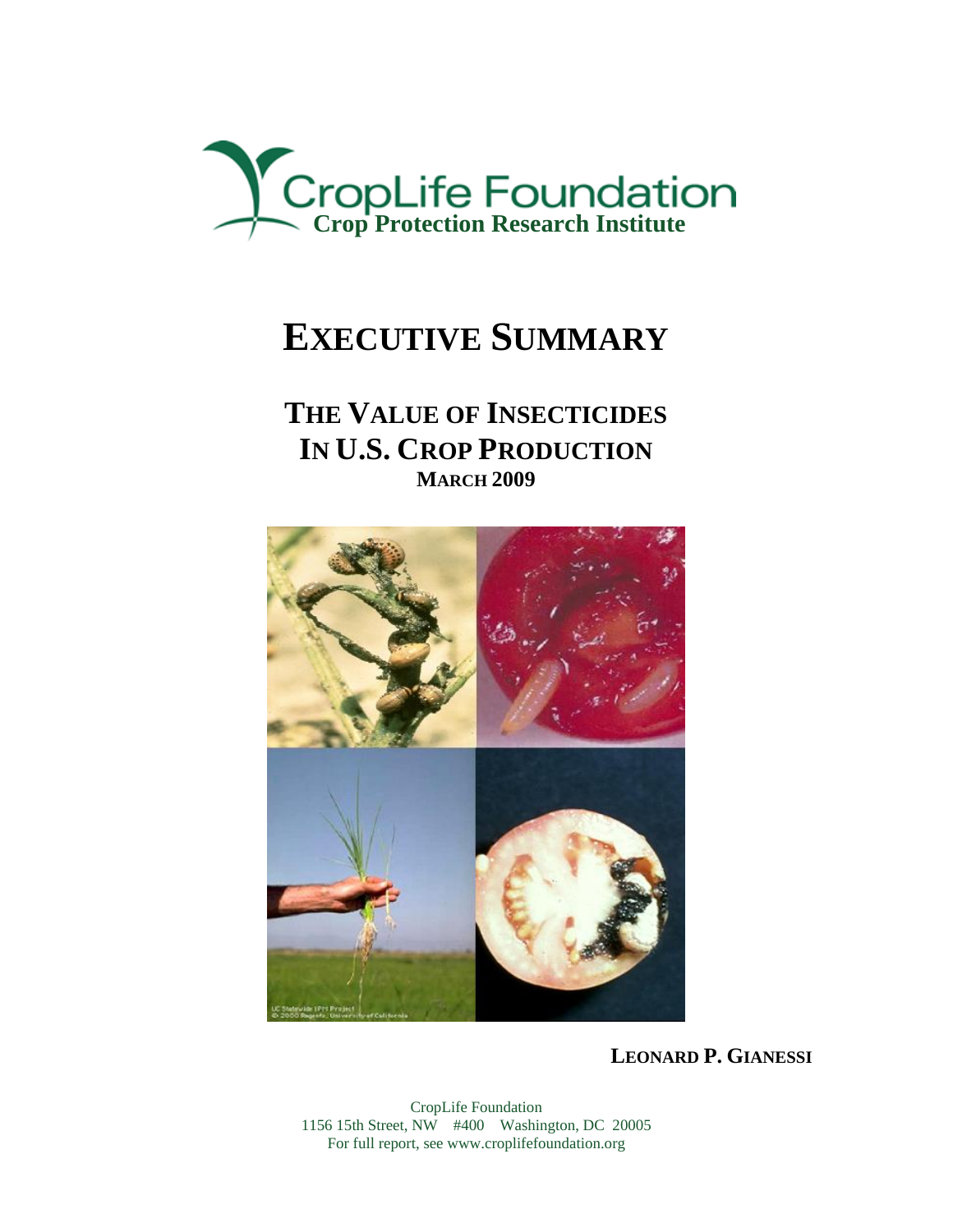**This study was funded by CropLife America and seventeen of its member companies. The following organizations have reviewed the report's case studies and have indicated their support for the findings.** 

> Almond Board of California American Sugarbeet Growers Association Artichoke Research Association California Asparagus Commission, Research Committee California Date Commission California Fresh Carrot Board California Pear Advisory Board California Pistachio Research Board Cherry Marketing Institute Mint Industry Research Council National Alfalfa and Forage Alliance National Association of Wheat Growers National Onion Association National Potato Council National Sorghum Producers National Sunflower Association Northwest Horticultural Council Olive Growers Council U.S. Hop Industry Plant Protection Committee U.S. Apple Association United Soybean Board Washington Asparagus Commission

#### **Production Credits: Photo Credits:**

Alexander Rinkus Colorado potato beetle: David Ferro, Kristin Rury University of Massachusetts Tomato Fruitworm: University of California IPM Cherry Fruit Fly Maggot: Michigan State University IPM Rice Water Weevil Root Pruning (L[treated], R [untreated]): UC IPM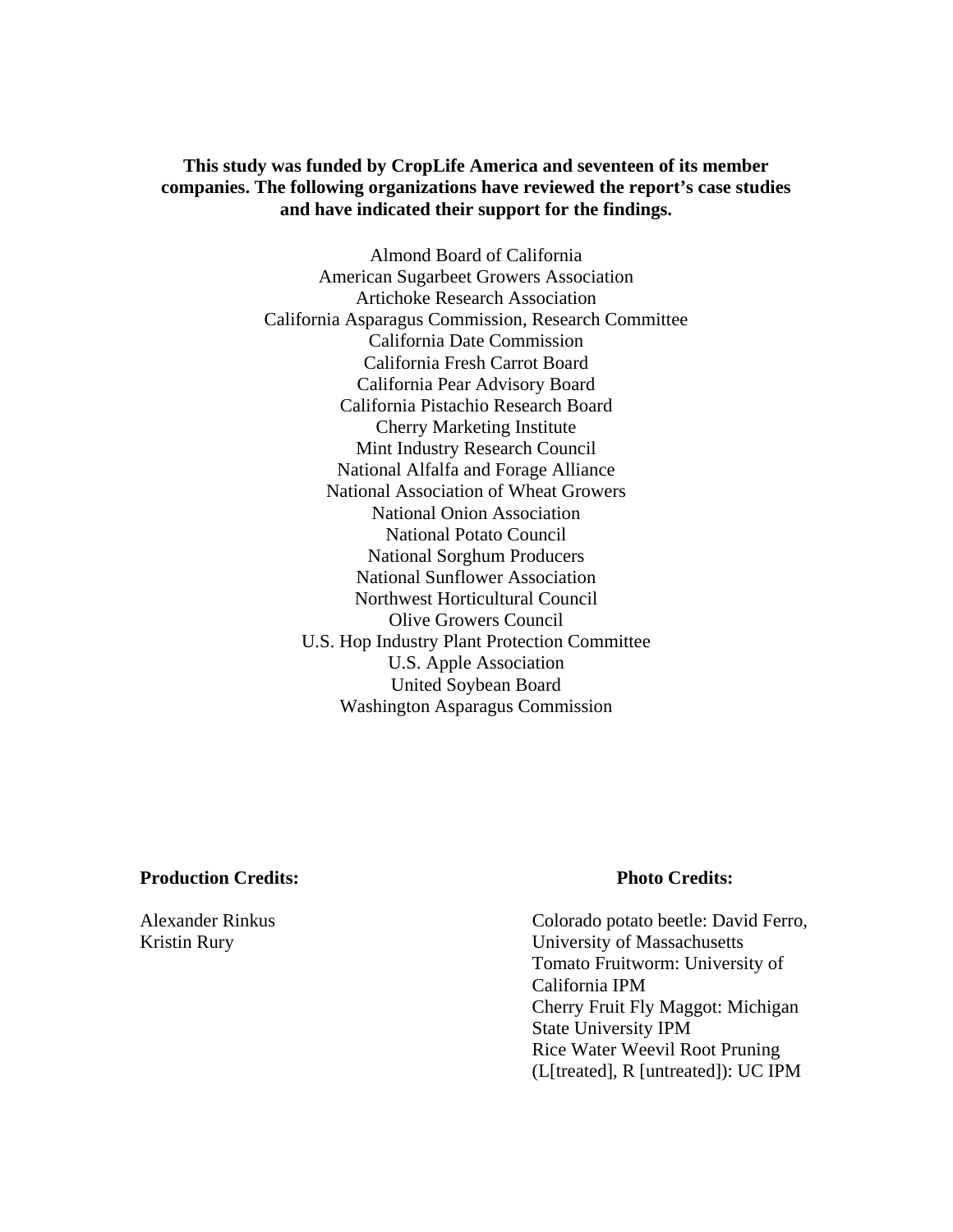### **Key Findings**

Insecticides are integral to the production of crops in the United States. Their use results in increased yields and farmer income. Without insecticides for control of crop-feeding insects, production of some crops would be impossible in parts or all of the country.

Insecticides are the primary means of defense against insects that feed on the 50 crops surveyed. If left untreated, insects will consume plant foliage, roots, and stems, reducing yield, making crops unmarketable, and in some cases, killing the plant.

Each year, approximately 45 million acres of U.S. crops are treated with insecticides. Over half of the acreage of 42 of the 50 crops is treated with insecticides. Among this group, over 90% of the acres of 23 crops are treated with insecticides.

These insecticides, applied to prevent crop loss to insects, cost farmers a total of \$1.2 billion per year. If left untreated, 31 of the 50 surveyed crops would suffer nationwide production losses of 40% or greater. Seven of the crops would suffer nationwide production losses over 70%.

Insecticides enable U.S. farmers to produce and harvest greater marketable yields than would otherwise be possible. By mitigating the effects of crop feeding insects, U.S. farmers produce 144 billion pounds of additional food, feed, and fiber and reap \$22.9 billion in farm income increases.

Growers in California benefit the most from the use of insecticides (\$7.5 billion/year), followed by Washington and Florida (\$2.8 and \$2.5 billion/year, respectively). Eight additional states gain over \$400 million per year in production value increases.

For every dollar spent on insecticides, U.S. growers gain \$19 in increased production value.

The historical record supports these impact estimates. Before the use of insecticides became widespread, insects consumed about 50% of the nation's crops.

Most fruit and vegetable crops have been sprayed with insecticides for over 100 years. The key insect pests that led to the initial use of insecticides remain as annual threats. In addition, new invasive cropfeeding insects arrive regularly.

The first era of insecticide use lasted from 1890- 1950 and consisted of insecticides based on inorganic compounds and botanicals. The second era began in the 1950s with the introduction of synthetic chemical insecticides which were much more effective than the inorganic and botanical compounds. Production of many crops increased dramatically as a result of better insect control.

Consumers have high standards for insect-free food and farmers use insecticides to meet market standards. Organic growers are permitted the use of non-synthetic chemical insecticides derived from plants and soil microbes as well as soaps and oils. The fact that organic growers of fruit and vegetable crops use insecticides is an indicator of their importance.

| <b>Insecticide Use and Impact Summary</b>                     |                    |  |  |  |
|---------------------------------------------------------------|--------------------|--|--|--|
| <b>Total Acres Treated with Insecticides</b>                  | 45 Million Acres   |  |  |  |
| <b>Current Insecticide Cost to Growers</b>                    | \$1.2 Billion      |  |  |  |
| Insecticide Use Yield Benefit (Volume)                        | 144 Billion Pounds |  |  |  |
| Insecticide Use Yield Benefit (Value)                         | \$22.9 Billion     |  |  |  |
| Insecticide Use Net Benefit (Value)                           | \$21.7 Billion     |  |  |  |
| Insecticide Return Ratio (\$ Benefit per \$ Insecticide Cost) | \$19               |  |  |  |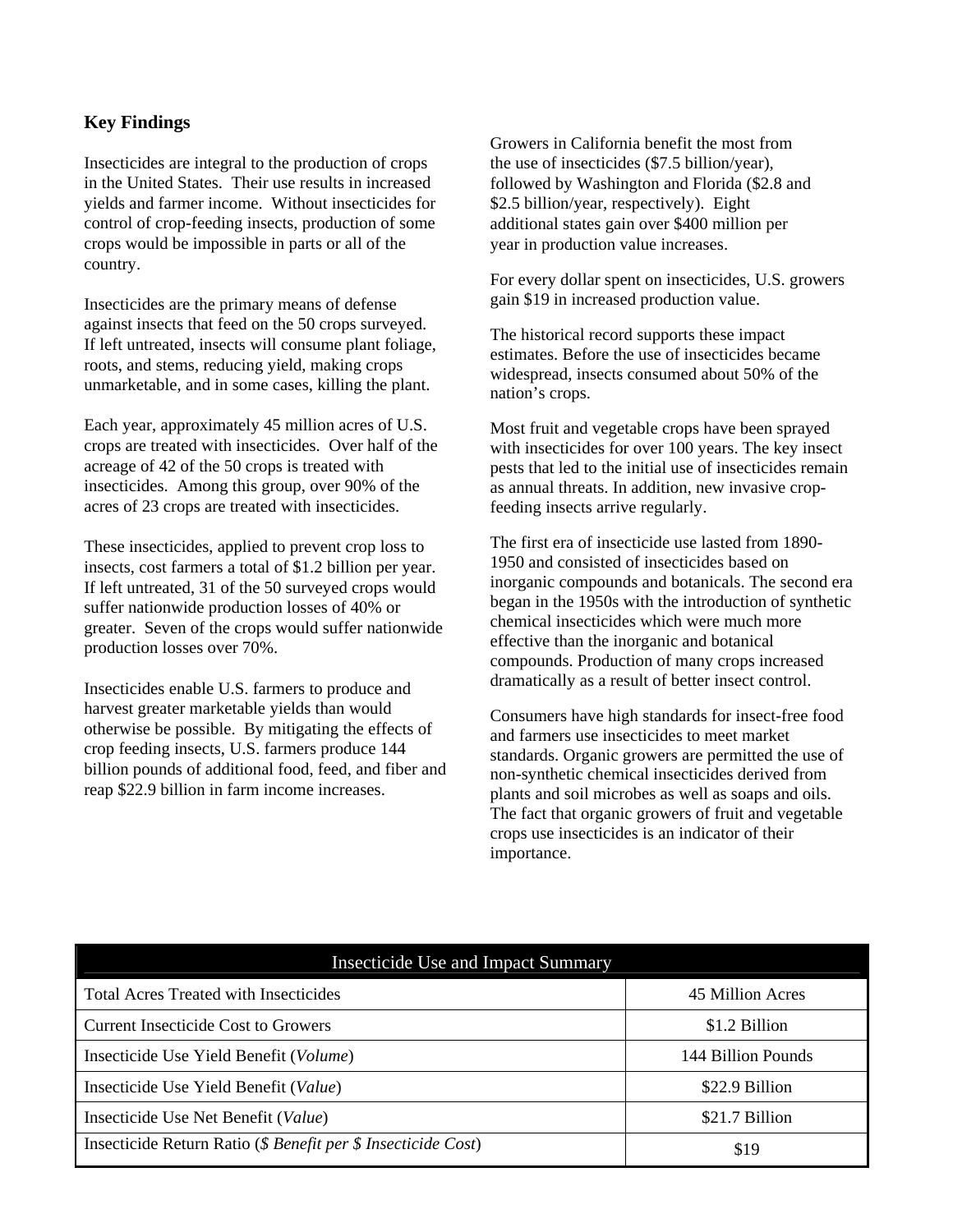#### **Introduction**

Insects were feeding on plants long before humans began cultivating crops. The fossil record demonstrates that the oldest known insect from 390 million years ago fed on early land plants. Insect species and their host plants evolved together developing intricate relationships for survival and living in equilibrium for millions of years.

Of the insect species that feed on plants, 80% are host-specific, that is they feed on plants of only one family or a few closely related families. Host-specific insects have an uncanny ability to find and recognize their host plants. With very few exceptions, adult females lay their eggs on the "right" species of plant, which they instinctively "know" will be acceptable food for their offspring.

Humans invented agriculture and formed a partnership with plants only about 10,000 years ago. Wild plants were moved into cultivated fields and orchards and the insects that fed on the wild plants moved in as well.

For thousands of years humans accepted insects as part of the normal environment over which they had little or no control, and it is only in the last 150 years, that humans have made any real attempt to reduce their effectiveness as competitors for crops.

Before the advent of the Europeans, native Americans in eastern areas cultivated maize, pumpkins, squash, and beans. In addition, these peoples ate wild berries, fruits, and nuts. Native Californians did not cultivate crops and subsisted on wild acorns, insects, small game and fish.

Wheat and other grains were introduced by European settlers in the early 1600s. The colonists experimented with seeds of the European garden vegetables which they brought over with them. Cabbages, onions, carrots, spinach, asparagus, and potatoes were mentioned in the 1600s. Apples, pears, plums, cherries, peaches and grapes were grown from

seeds and partly from trees and vines brought over from Europe. In the 1720's the French brought sugarcane plants to Louisiana to determine if a profitable crop could be grown there. All the cultivated crops grown in California were introduced over time.

At the beginning, the ancient cultivated crops, corn and squash, suffered mainly from periodic populations of native insects including armyworms and grasshoppers. Native Americans planted four or more maize seeds in a single mound because so many seedlings were destroyed by worms.

Insect pests of introduced crop plants developed in America in three basic ways: (1) Native insects adapted to feeding on the introduced plants; (2) insect pests were brought into America with the plants; (3) insect pests have continued to arrive in America from around the world decades and centuries after the plants were introduced.

The first introduced insect pest of widespread concern was the Hessian fly which was believed to have been introduced in the bedstraw of Hessian soldiers during the Revolutionary War. Wheat growing in New England declined dramatically as a result of the destructiveness of this fly. The onion maggot first arrived in America in 1841- possibly in soil used as ballast in sailing ships. Many Eastern growers gave up on growing onions. The hop aphid, a native of Europe, first appeared in the U.S. in 1863 and ruined the crop in many eastern states with reported yield losses of 90%.

Rice, a grass plant, was introduced into America in the 1690s. Two native insect species that had been feeding on grass plants adapted to rice and became known as the "rice water weevil" and "rice stink bug." By feeding on the rice plant, these insects can reduce yields by up to 45%. Filberts (hazelnuts) were introduced into Oregon where a native insect that had been feeding on acorns adapted to the new nut crop and became known as the "filbertworm." The filbertworm damages about 20% of the nuts in untreated orchards every year. The artichoke, a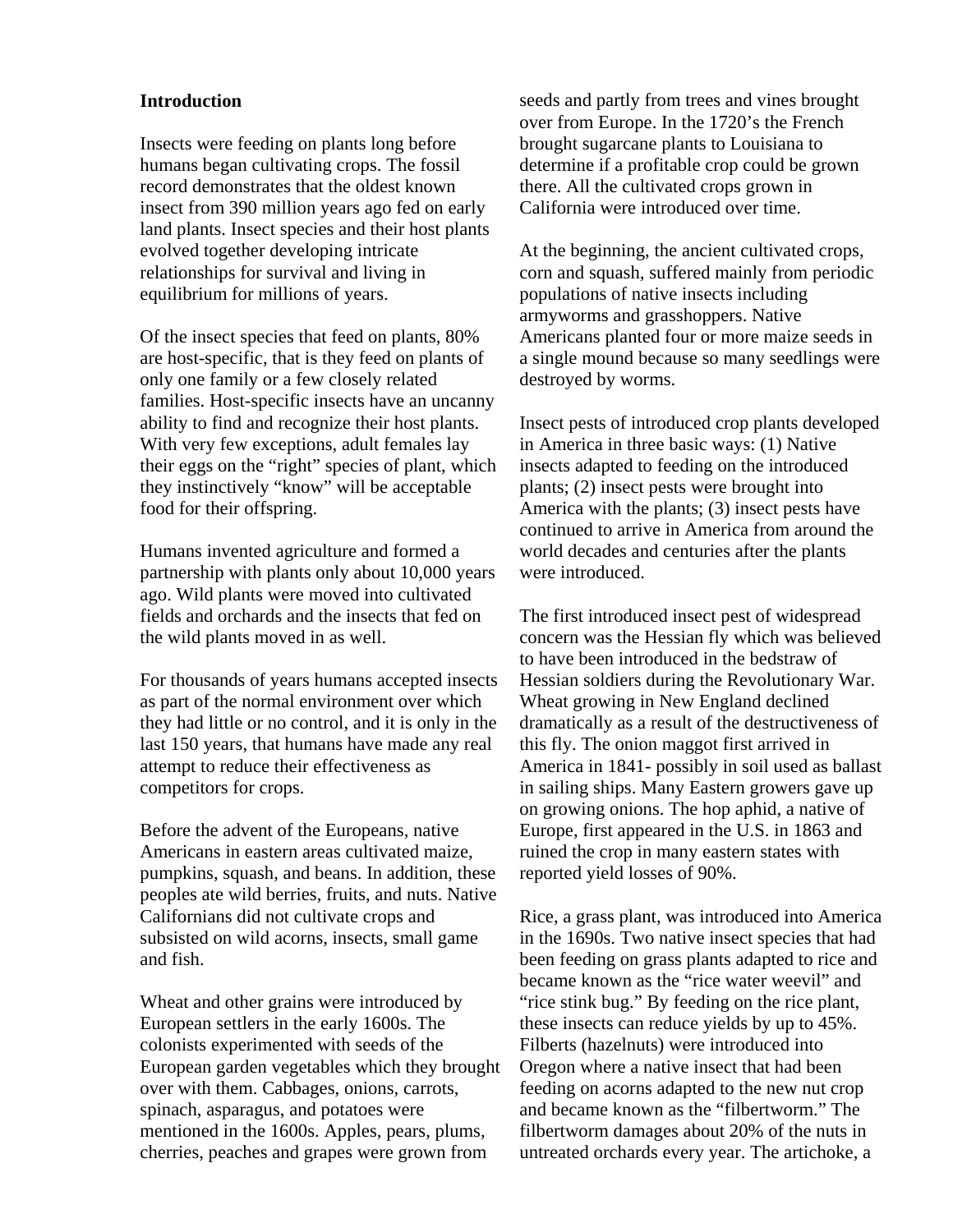thistle plant, was introduced into California where an insect feeding on thistles adapted and became known as the "artichoke plume moth." Before the use of insecticides, 50-70% of California's artichokes contained worms at harvest.

Many attempts have been made to introduce into America natural predators and parasites of crop insect pests from their place of origin. Despite some spectacular success stories, most attempts to establish effective biological controls of crop pests in America have not been successful.

Borers caused an estimated annual loss of 8- 30% in Louisiana sugarcane fields in the early 1900s. Twenty-one species of exotic parasites were released. These parasites had been known to be parasitizing borers in the Caribbean Islands. However, these parasites failed in Louisiana perhaps because winter temperatures in the state are too cold for their survival.

In the early 1900s, California researchers looked for predators of the codling moth which was causing losses of up to 50% in walnuts. Although a number of parasites and predators were found, it was concluded by the 1920s that seldom, if ever, are these enemies of the codling moth important enough to effect satisfactory control. The pea aphid threatened the Northwestern canning industry in the early 1930s with about 50% crop losses. Lady beetles were imported from California and released into pea fields. However, most of the lady beetles flew away and provided no control of the aphid.

In the 1930s the State of Georgia conducted a mass release program of a parasite that provided about 50% control of the oriental fruit moth. The program was abandoned with the introduction of synthetic chemical insecticides that provided 98% control.

Ten year research in a New York apple orchard demonstrated that within two years after insecticides were no longer used, insect injuries had increased to the point where the crop was commercially worthless. Damage increased

until the eighth year when not a single wormfree apple could be found.

Some insects vector bacterial diseases to plants when they feed. Pathogens are spread from plant to plant. Control of the bacterial disease depends on control of the insect vector. In pistachio and peanuts, there is a high correlation of feeding by the navel orangeworm and the lesser cornstalk borer and the presence of aflatoxins. The use of insecticides protects consumers from harmful aflatoxins in foodstuffs.

The Asian citrus psyllid transmits the citrus greening pathogen. Trees infected by the disease live 5 to 8 years during which time they produce unmarketable fruit with a bitter taste. The psyllid was first identified in Florida in 1998 and in California in 2008. The psyllid populations are managed with insecticide sprays.

Insecticides are used to manage approximately 90% of current crop insect problems in the United States. Insecticides have certain characteristics that account for their widespread use:

- Few pests cannot be controlled by one or more of the many chemical insecticides available.
- Insect control by chemicals is positive and rapid. High and damaging populations of most pests generally can be reduced within hours and thus provide immediate protection.
- A single insecticide or a combination of two or more insecticides often can be used to control several pest species on a given crop at the same time.
- An individual property owner can take unilateral action as needed to protect his or her interests when pest problems arise.
- Suitable materials, formulations, and equipment supplied by chemical and equipment industries are readily available for immediate use.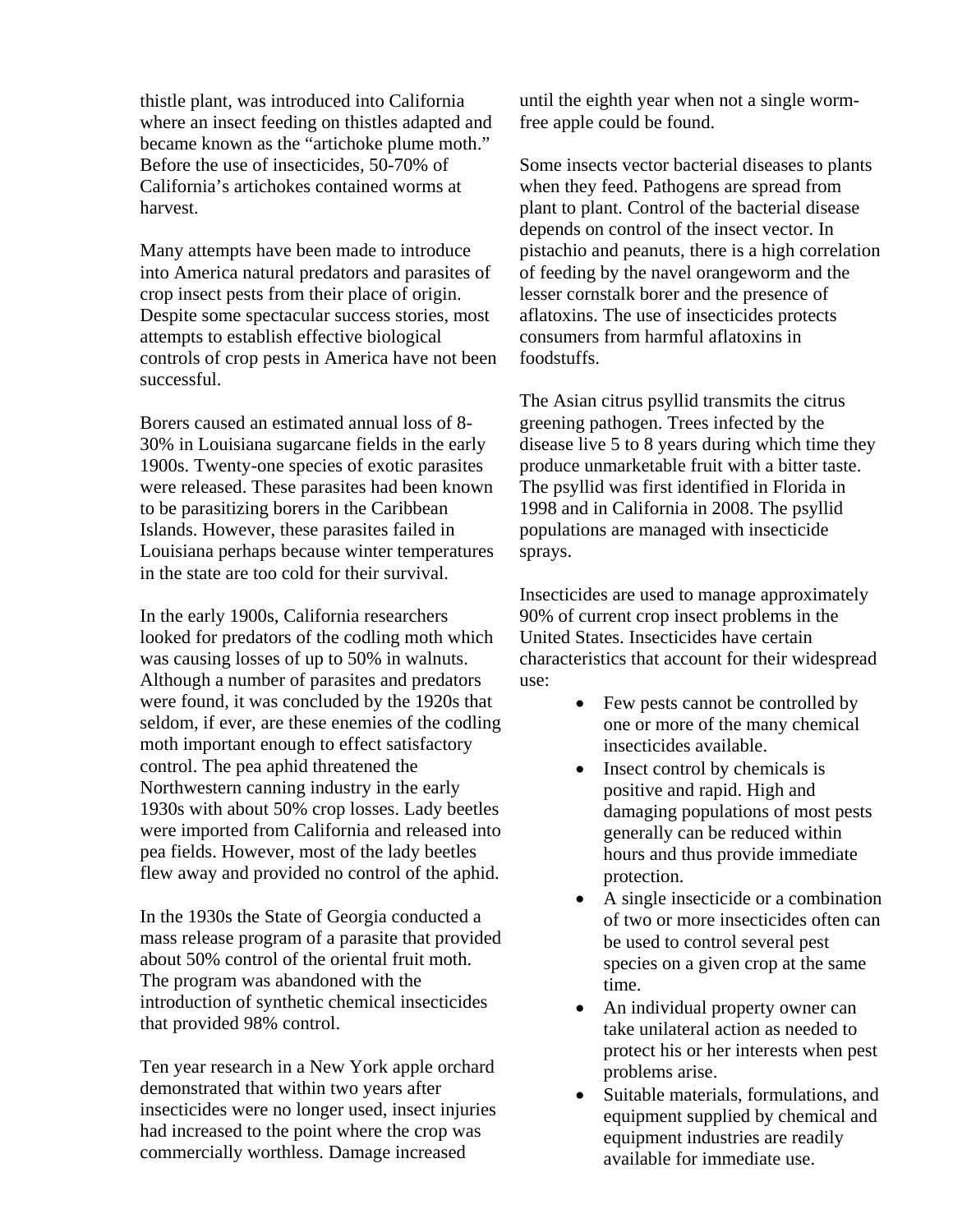• For new pest species, one or more of the chemical insecticides already available can be evaluated quickly and used for control. This allows time for research on alternative means of control if they are needed.

About 750 insect species are serious pests of crops every year in the U.S. In addition, one major new pest becomes established in the U.S. every three years on the average.

#### **Methodology**

To document the value of insecticides in U.S. crop production, this study examines their role in the growing of fifty specific crops which are listed in Table 1. These crops were selected as being the major users of insecticides based on insecticide use data compiled in the CropLife Foundation's national pesticide use database (available at www.croplifefoundation.org). Table 1 displays 2008 national production and acreage estimates for each crop along with estimates of national insecticide cost. The fifty crops total 268 million acres with an annual production of 1.4 trillion pounds of food, feed and fiber with a combined value of \$144 billion. Nationally, it is estimated that 45 million acres of the fifty crops are treated with insecticides. For 23 of the fifty crops, the national percent acreage treated with insecticides exceeds 90%. Growers of the fifty crops are estimated to spend \$1.2 billion annually on the purchase of insecticides. The national estimates are sums of 470 state estimates by crop shown in the study's data appendix available at www.croplifefoundation.org. Table 2 displays the production and insecticide use estimates summed by state.

To document the value of insecticides to U.S. crop production, two methods are used: literature review and quantitative calculation.

#### **Literature Review**

For each of the 50 crops, a literature review was conducted to collect information on insects that are targets of insecticide use, the history of their control in the U.S., the results of control experiments, and the practices employed by organic growers to control insects. This literature review is summarized for each crop in a series of Case Study documents available at: www.croplifefoundation.org. These Case Study documents total 440 pages of text and cite 1400 references.

#### **Historical Review**

The historical record makes clear the importance of insecticides in preventing serious crop losses in U.S. agriculture. The first insect problem addressed with widespread insecticide spraying was the Colorado potato beetle which had reduced potato production by 25-35%, leading to a quadrupling in the price of potatoes. Spraying insecticides to prevent these losses to the Colorado potato beetle began in the 1870s and has continued ever since. The San Jose scale killed thousands of fruit trees in the U.S. before the development of dormant season insecticide sprays in the 1890s. By 1908 USDA estimated that all the commercial apple trees in the U.S. were being sprayed with insecticides to prevent damage from insects like the codling moth which, left unsprayed, would have resulted in a high percentage of wormy apples.

In the early 1900s insecticide spray recommendations were made for the grape berry moth which had reduced grape production in parts of New York by 25-50%. Similarly in Wisconsin in the early 1900s, it was common for as many as 35-40% of cabbage heads to be made unfit for market because of worm damage. Insecticide sprays reduced the damage to 1-2%. Research in the early 1900s demonstrated that insecticide sprays reduced cherry maggot infestations from as much as one-third of the crop to less than 1%.

The cotton leafworm was the first insect of major importance to deprive the cotton grower of a substantial portion of the crop. Records dating from the eighteenth century show that in some years it destroyed 25 to 90% of the cotton. The bollworm became notorious early in the nineteenth century. It and the cotton leafworm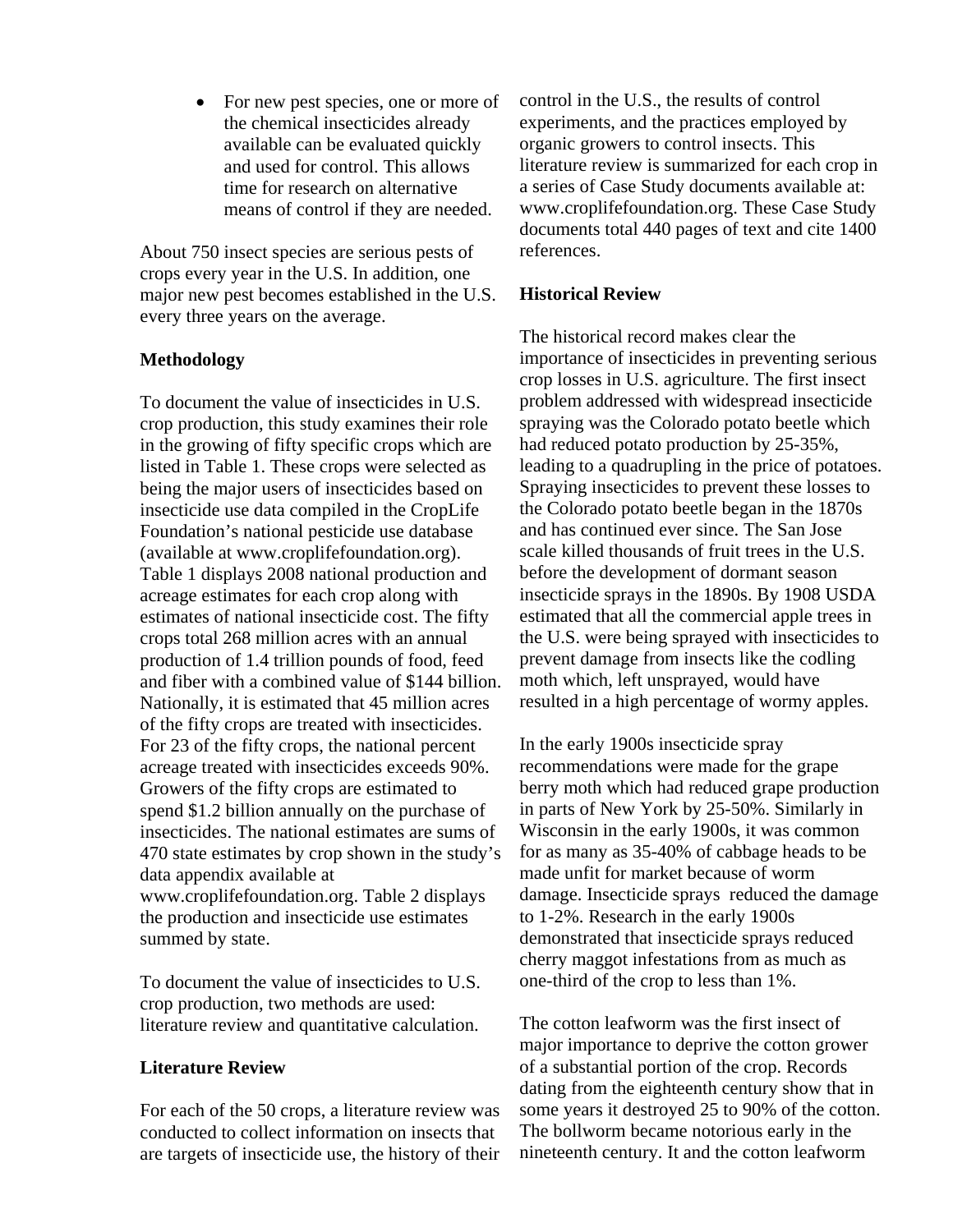often destroyed the crop completely in some localities. The boll weevil crossed the Rio Grande in 1892. It advanced 40 to 160 miles a year and by 1922 it had infested more than 85% of U.S. cotton acreage. Hundreds of spraying experiments for cotton insects were made in the early 1900s. In 1916, it was shown that dust applications of calcium arsenate would control the bollworm, boll weevil, and leafworm. Thus, it became possible for cotton to be profitably produced despite the insects.

Despite the widespread use of inorganic and botanical insecticides throughout the early 1900s which greatly reduced crops lost to insects, there were many insects that were poorly controlled until synthetic chemical insecticides were introduced in the late 1940s.

Although Southern Florida had an ideal climate for growing sweet corn in the winter, it was impossible to grow the crop until synthetic insecticides were developed in the 1940s. As a result of insecticide use, Florida established itself as the number one state in the U.S. in the growing of fresh sweet corn (Figure 1). Economical control of onion thrips was not successful until the introduction of synthetic chemical insecticides which increased yield by 40-80% and produced a net financial gain of \$5 for every \$1 spent on insecticides.

In the early 1900s the pepper weevil caused a 33% loss in the commercial pepper crop for several consecutive years. Many growers gave up the growing of peppers. Until synthetic chemicals were introduced, there was no satisfactory control. In the early 1940s insects caused a loss of between 50 and 75% of the California date crop depending on variety. Insecticide spraying reduced the number of hidden insects in the date cavity to less than 1%. With inorganic and botanical compounds, the best farmers could hope for was about 15% wormy apples. With synthetic chemicals, the rate of wormy apples was 1-2% or less.

Although the inorganic insecticides had controlled Colorado potato beetle populations for many years, they had no effect on

leafhoppers. The use of synthetic chemicals to control the Colorado potato beetle and the potato leafhopper increased potato yields by 60% for a return of \$29 per \$1.00 spent on insecticides (Figure 2).

The first record of sugarbeet root maggot infestation in the Red River Valley was reported in 1947. Synthetic chemical insecticides provided good maggot control with yield increase of from 2 to 4 tons per acre and a return of \$10, for every \$1 spent on insecticides. Nectarine production in California became viable only when new insecticides were introduced to eliminate surface blemishes caused by thrips feeding (Figure 3)

A treatment in the 1930s for carrot rust fly was to apply 250 pounds of naphthalene flakes (moth balls) per carrot acre which deterred the fly from laying eggs. However, carrots could not be used for at least one month because they retained the flavor and odor of moth balls. In the 1960s organophosphate insecticides became the standard treatment reducing infestations from 99% to 2%.

Field corn acres were not treated with inorganic or botanical insecticides in the early 1900s due to their expense. With the introduction of inexpensive broad-spectrum soil-applied synthetic chemicals, field corn acreage treated with insecticides grew dramatically in the 1950s.

In recent decades new insect pests have caused considerable crop destruction before being brought under effective control with insecticides. In 1990, the glassy-winged sharpshooter (GWSS) appeared in California. The GWSS is an extremely efficient vector of a bacterium that causes Pierce's Disease which results in grapevine death within two years. Grape growers have been advised to spray insecticides if any GWSS are found in a vineyard.

Pecan losses in Georgia to aphids reached 19 million pounds in 1984. Following the introduction and widespread use of systemic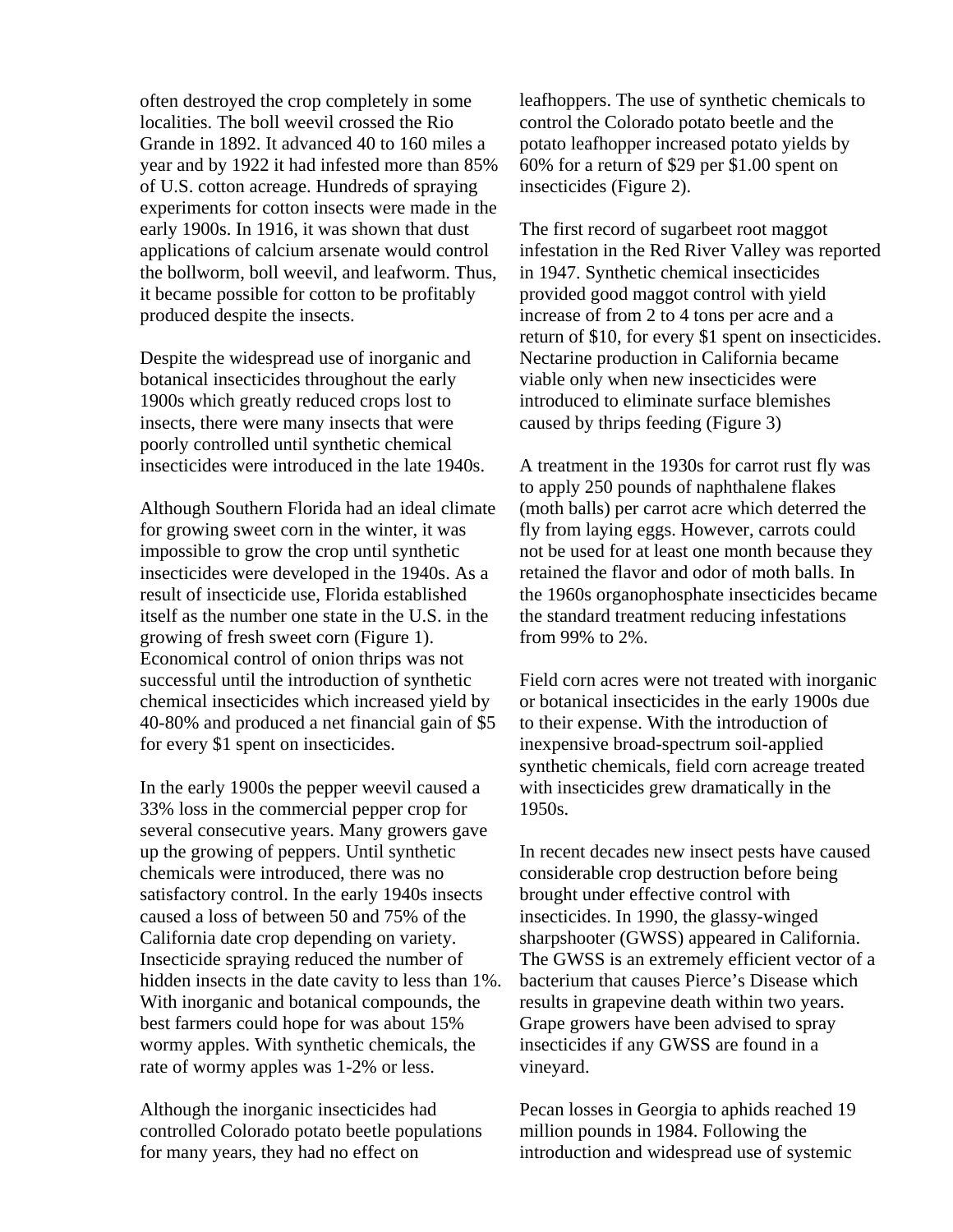insecticides for aphid control, losses to aphids were reduced by 60-90% (Figure 4).

The avocado thrips was first noticed in California in 1996. Heavily infested orchards experienced 50-80% damage before effective insecticides were made available (Figure 5). Similarly the olive fruit fly was first detected in California in 1998. This pest colonized the state more quickly then any other pest in the past 25 years and was brought under control with insecticide use (Figure 6).

The sweet potato whitefly has been considered a pest in Florida since 1987 when losses in tomatoes were estimated at \$15 million. The whitefly has not been a problem since the introduction of new chemical insecticides. California celery growers lost \$20 million in the last half of 1984 as a result of a newlyintroduced leafminer species. Losses continued until new insecticide registrations were approved.

In 2000 soybean aphid was first detected and subsequently spread throughout the Midwest. Spraying for aphids have prevented soybean yield losses of 30-50% in heavily infested fields (Figure 7).

#### **Food Marketing Standards**

The necessity of meeting food industry standards for marketability has resulted in insecticide spraying to prevent damage from insects and to prevent insect contamination of food.

The spraying of insecticides became a priority for several crops in the early 1900s because of the actions of the FDA in seizing canned shipments because of the presence of maggots. In Maine before spraying of blueberries began in the 1920s, 80% of the berries contained maggots. By 1931, as a result of insecticide spraying, close to 100% of the berries were maggot-free (Figure 8). Several shipments of fresh blueberries from New Jersey were confiscated in 1935 because of the presence of maggots. Since 1936, insecticides have been obligatory in blueberries.

In the 1930s the FDA was made aware of consumer complaints regarding the presence of aphids in canned spinach and adopted a standard of no more than 500 aphids per pound of spinach. Until effective insecticides were developed, fields that were heavily infested with aphids were not harvested.

Interest in improvements of methods for control of the tomato fruitworm was accelerated in 1935 by the finding of worm fragments in canned products, which were subsequently seized and destroyed as contaminated foods by the FDA. In the 1930s, tomato processors in California set a standard of no more than 10% insect infestation in incoming truckloads; currently the industry standard is 2%.

The necessity of producing fruit free of insect blemishes in order to receive high prices from consumers led to widespread use of insecticides. In 1915, estimates were made of the profit realized from producing a better grade of oranges by spraying for citrus thrips in California. The total cost of three sprays was \$14/A which led to an increase in value of \$30/A. In 1924 it was estimated that the depreciation in value of an apple crop as a result of San Jose scale spotting averaged 50%.

Soil-borne insects feed directly on sweet potatoes developing underground causing holes, scars, and surface tunnels. Insecticide use typically increases the yield of marketable sweet potatoes by 50% or more.

Pickle processors will refuse to accept a truckload of cucumbers if they notice even one with a pickleworm hole.

The feeding of hop aphids on hops plants results in prolific amounts of sugary excrement. Sooty mold grows on the excrement and can destroy a crop's value, as mold renders hops cones unacceptable for brewing.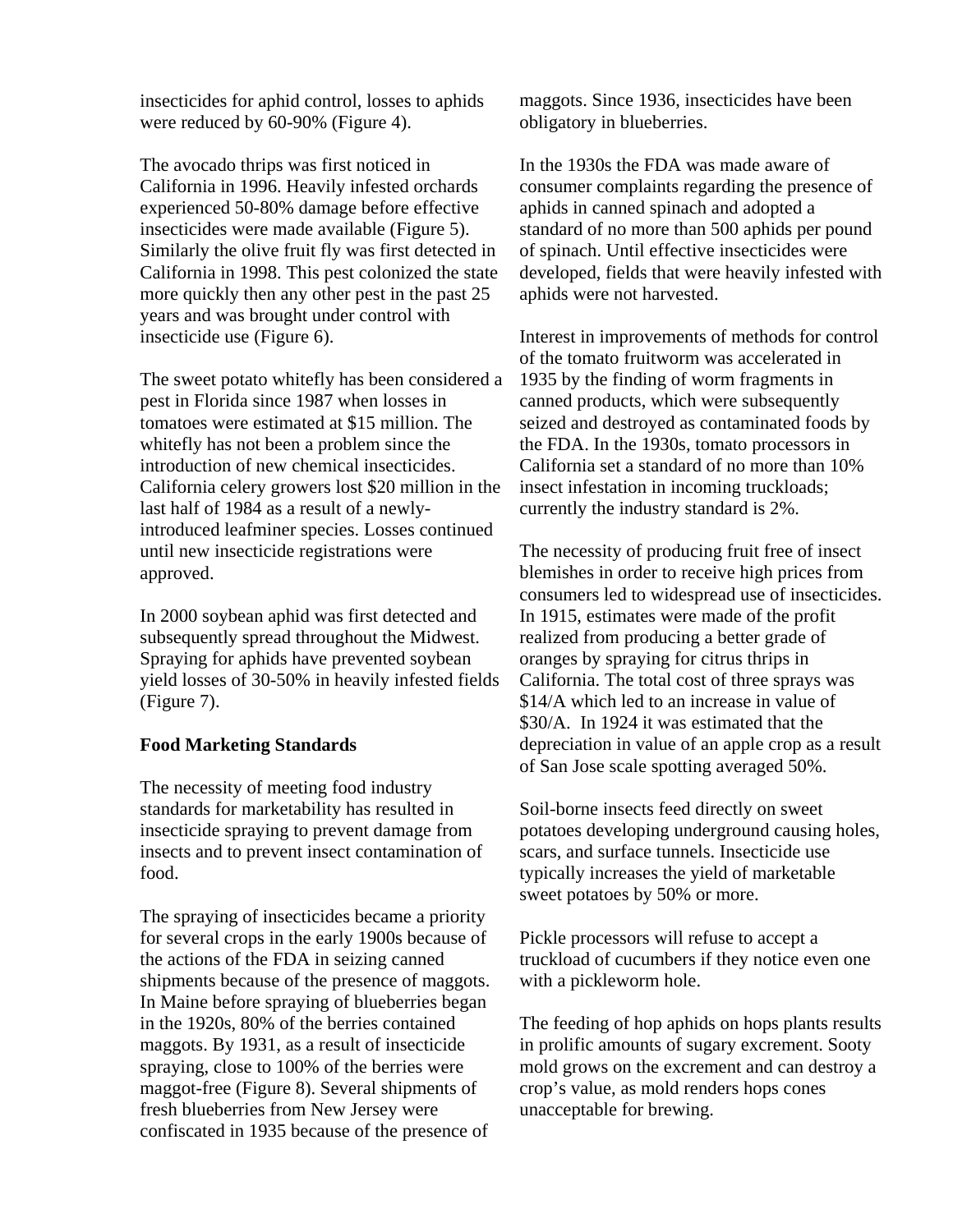Snap beans for the canned and frozen markets are not visually inspected; thus insecticides are used to guarantee 100% insect-free beans. A set of trade standards have been developed for sunflower kernels for snack foods which stipulate that there should be no more than 2% insect damage. Sunflower growers who do not spray insecticides invariably have insect damage above 10%.

Over the years, improvements in fruit quality have been an important competitive market force for pear growers in maximizing profits and have resulted in preferential prices being paid for fruit nearly blemish free. More than two scale insects per pear will drop fruit grade from the U.S. No. 1 to the Fancy level. Canners reject cling peach deliveries with worm damage in excess of 4% by weight because of the difficulty and expense of sorting damaged fruit. Wholesale shippers of fresh peaches universally ascribe to a zero tolerance for insect infestation. No grower can afford to risk rejection of a single tractor trailer of peaches with a value of \$14,000 due to insect contamination.

A study of the use of synthetic chemical insecticides in preventing lygus bug damage to strawberries showed a net return of \$1170 per acre for an application costing \$34 per acre.

There is no interest in the food industry in lowering food quality standards in order to reduce insecticide use since the blemish-free produce commands the highest price.

#### **Organic Insect Control**

The market pressure to produce high quality food has led organic growers of fruit and vegetables to spray insecticides that are approved for organic operations. The organically-approved insecticides do not contain synthetic chemicals.

University of California *Pest Management Guidelines* identifies sprays of *Bacillus Thuringiensis* and the Entrust formulation of spinosad as approved and acceptable for organic growers to use in controlling such pests as

tomato fruitworm, cabbageworms, codling moth, beet armyworm, oblique banded leafroller, and western flower thrips. Entrust is also effective in controlling blueberry maggot and cherry fruit fly. Sprays of insecticidal soaps, oils and neem oil are acceptable for reducing populations of whiteflies, lygus bug, leafminers and aphids in organic systems.

Organic almond growers typically make a dormant oil application to control San Jose scale. In late March *Bacillus Thuringiensis* is sprayed to control peach twig borer. Mites are managed with two in-season oil sprays. In July, Entrust is sprayed to control navel orangeworm.

Organic raspberries are typically picked by hand to avoid insect contamination. Because of the extremely high cost of manual harvest, conventional raspberry growers spray insecticides to remove insects before mechanical harvest. Some organic rice millers use color sorting equipment to identify and remove insect-damaged rice kernels. This process is expensive and slows down the milling process.

#### **Quantitative Calculation**

Insecticide value is estimated in terms of the economic value to growers of the increased production attributable to the application of insecticides. These estimates of insecticide value are based on assessments of the losses that would be suffered if insecticides were not used as compiled by extension entomologists and released in reports by USDA and the American Farm Bureau Federation. These reports are listed in the "Key References" list. The yield changes predicted in these studies are consistent with losses to uncontrolled insect species as documented in the historical record. The yield loss estimates for each state and crop combination are included in the data appendix available at: www.croplifefoundation.org.

Table 3 displays the portion of national production attributable to insecticide use for the fifty crops. For 26 of the fifty crops, the portion of total national production attributable to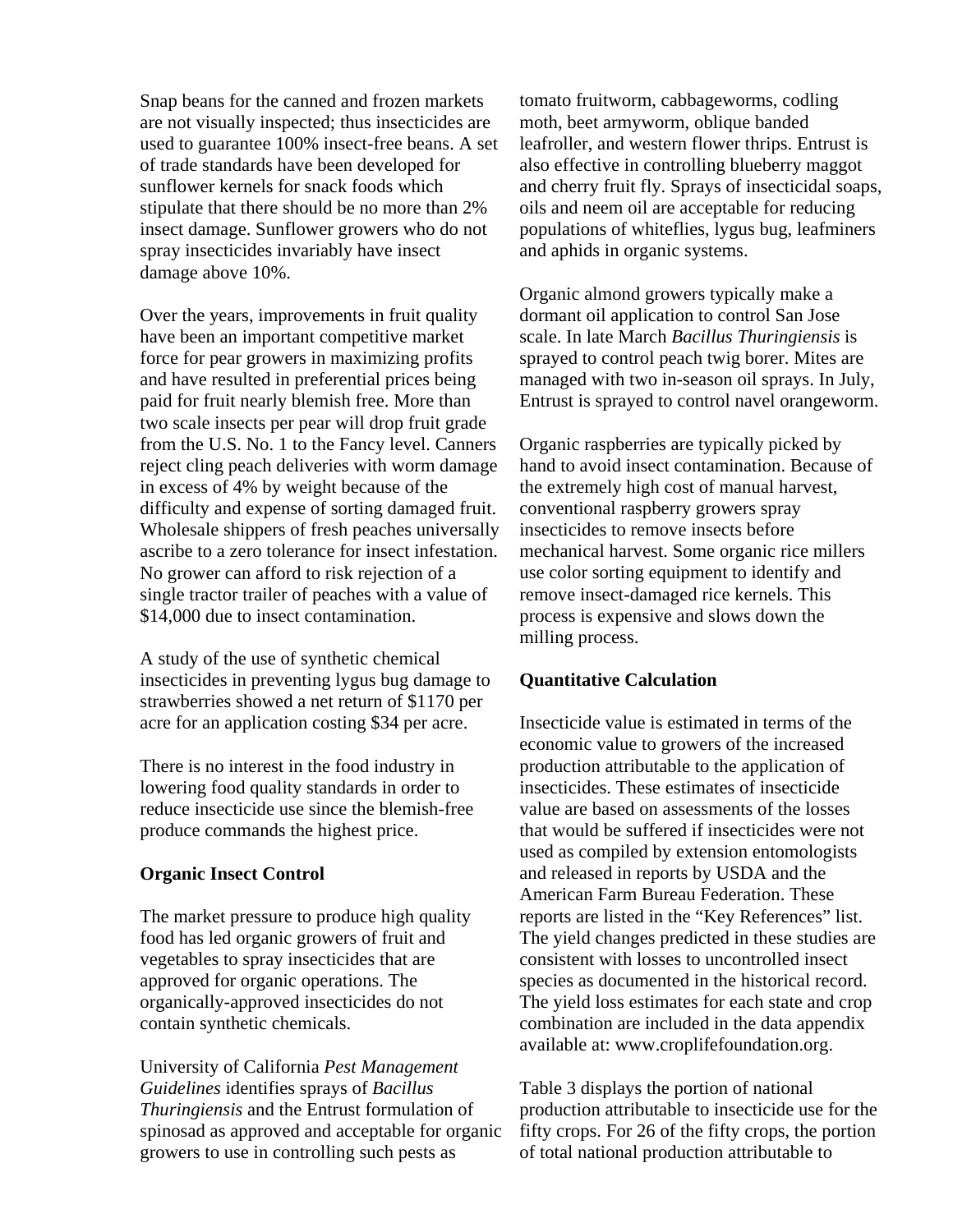insecticide use is 50% or greater. For 3 crops, the proportion of national yield attributable to insecticides exceeds 90% including a complete loss (100%) in hops production without insecticide use. The national aggregate production attributable to insecticides is 144 billion pounds of food, feed and fiber. The total value of production attributable to insecticide use is estimated at \$22.9 billion. These benefits are realized after an expenditure of \$1.2 billion on insecticides (Table 1). The net value gained by U.S. farmers from insecticide use is approximately \$21.7 billion. Nationally, U.S. agriculture realizes a return of \$19 on every \$1.00 invested in insecticides for crop protection. These national estimates are sums of estimates by state and crop which are presented in the Data Appendix available at: www.croplifefoundation.org. Table 4 displays the impact estimates summed by state. Two examples of crop impacts for each state are included in Table 4. Figure 9 displays insecticide usage by state in terms of acres treated while Figure 10 displays crop production increase in value due to insecticide use by state.

#### **Comparison to Other Studies**

This study's findings with regard to the value and benefits of insecticide use in U.S. crop production are consistent with previously issued studies:

- **Michigan State University researchers** estimated that without insecticides, there would be no commercially marketable quality apples or cherries produced in the eastern U.S.
- Washington State University researchers concluded that without an effective insecticide for the asparagus aphid, there would be a total collapse of the California and Washington asparagus crop.
- A series of commodity studies conducted by USDA estimated that without insecticide use, the following reductions in U.S. production would occur: cranberries 15-50%; strawberries

53%; carrots 12%; cotton 28%; tomatoes 51% (processing), 64% (fresh).

#### **Summary & Conclusions**

Plant-feeding insects are a constant enemy of crop production in the U.S. Every growing season, countless larvae hatch from eggs layed the previous growing season. The eggs are laid in proximity to crop plants that are the preferred diet for the insect species. The larvae feed on the crops, become adults, and produce multiple generations each year dramatically increasing their numbers and resultant crop-feeding damage.

Prior to the  $20<sup>th</sup>$  century, much of the nation's crops were consumed by insects. In the early 1900s farmers began using inorganic and botanical compounds which greatly reduced crop losses to insects. The introduction of synthetic chemical insecticides in the 1950s revolutionized chemical control of insect pests of crops. Newly discovered insecticidal molecules were rapidly adopted by U.S. farmers for their expanded range of insect control and their increased effectiveness.

Insecticides are the chief means of controlling 90% of the major insect pests attacking crops in the U.S. Farmers spray insecticides on 45 million acres at a cost of \$1.2 billion. If left untreated, yields of most crops would decline by 40-50%. Growers gain \$22.9 billion in increased production value from the control of crop-feeding insects with insecticides.

The benefit of insecticide use in U.S. crop production is a significant increase in domestic production of food, feed, and fiber.

Organic production too, is dependent upon the use of insecticides that do not contain synthetic chemicals.

This study is a comprehensive documentation of the role that insecticides play in U.S. crop production. U.S. crop production and crop quality today would be considerably lower without the use of insecticides.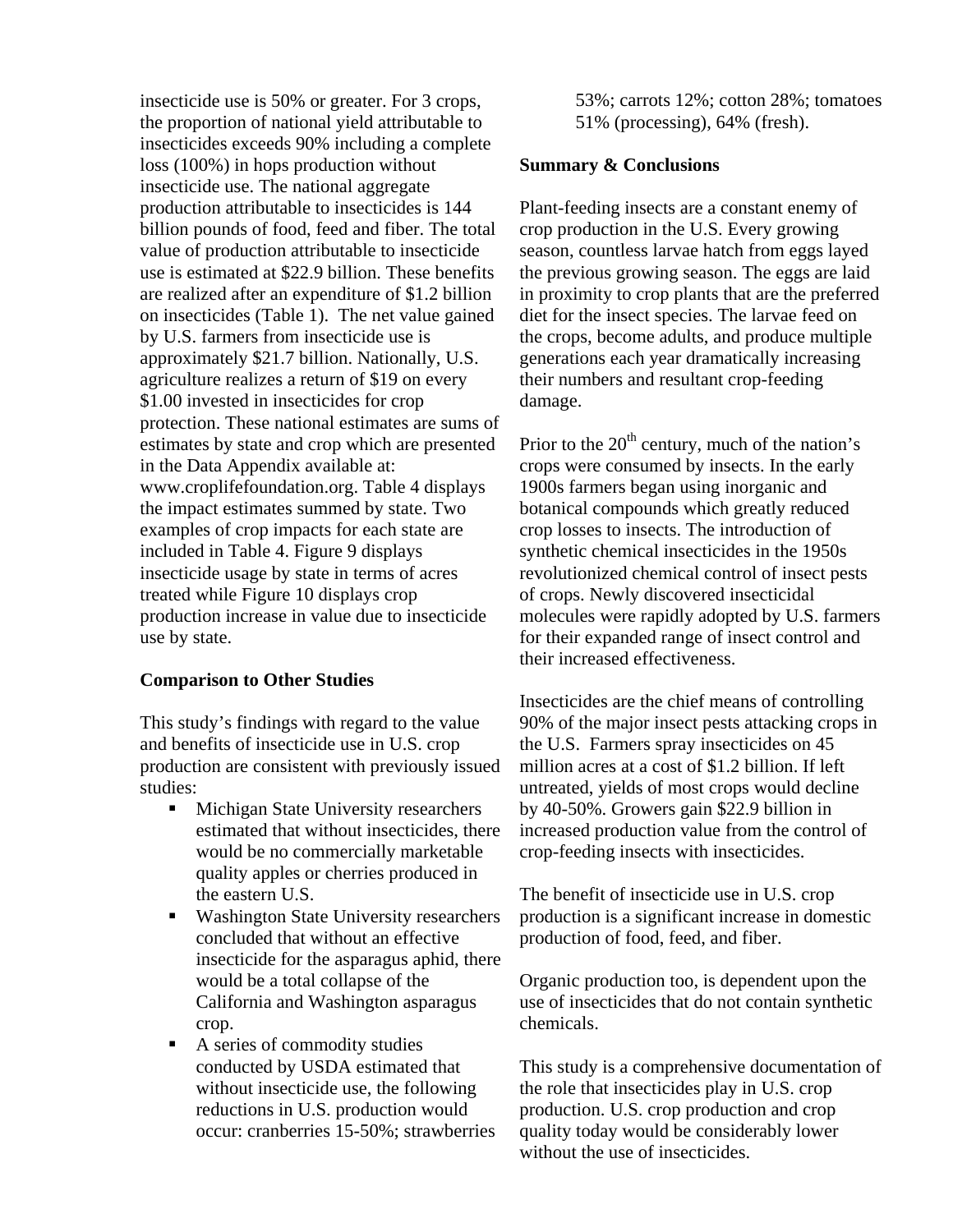

**Figure 1. Florida Sweet Corn Production** 

**Figure 2: U.S. Potato Yield** 



**Figure 3: California Nectarine Production** 



**Figure 4. Pecan Production Losses Due to Aphids (Georgia)**







**Figure 6: Olives – California Insecticide Use** 



**Figure 7: Soybeans – U.S. Insecticide Use**



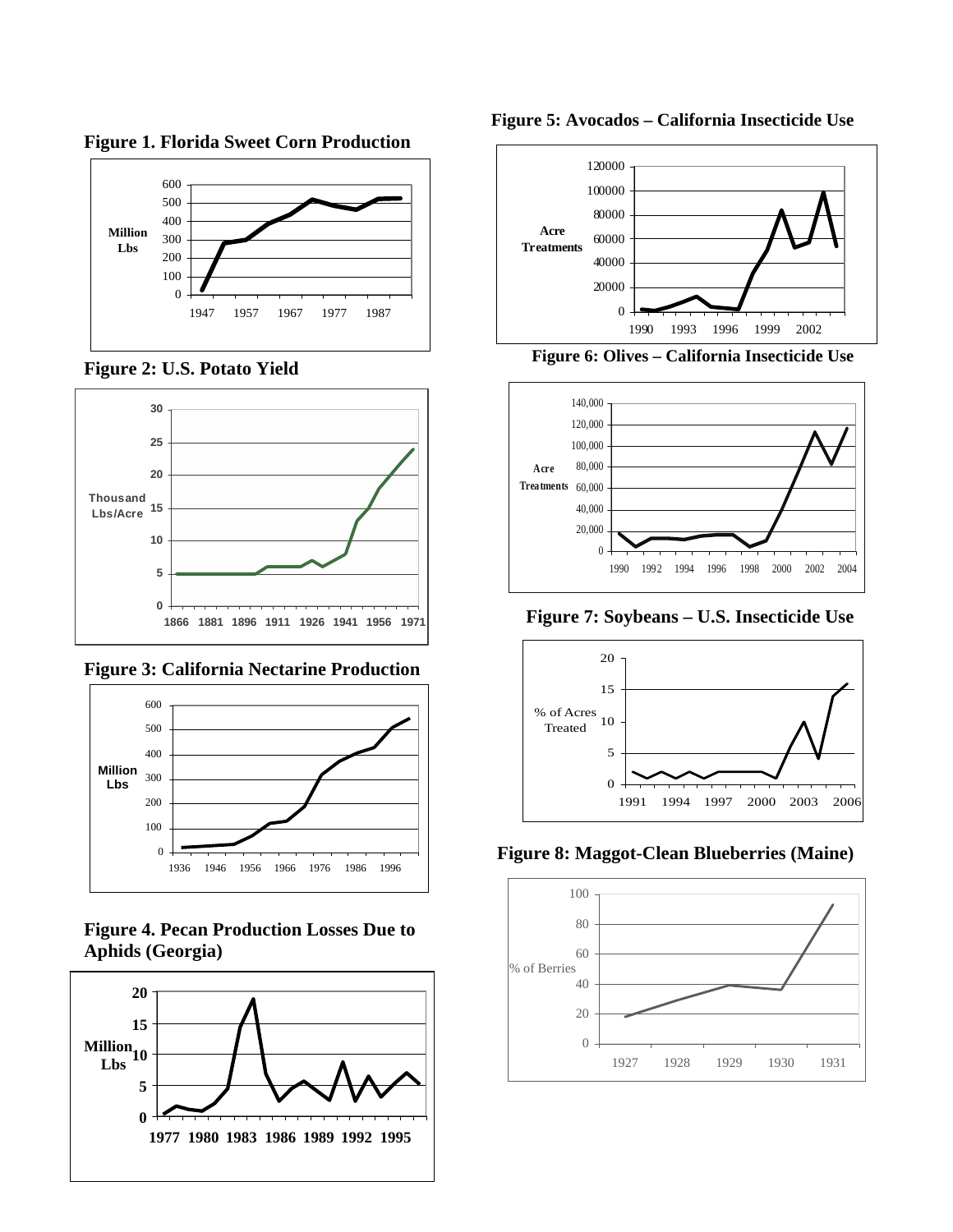| <b>Table 1: Crop Production and Insecticide Use: 2008</b> |                       |                                |                       |                           |                                         |                         |
|-----------------------------------------------------------|-----------------------|--------------------------------|-----------------------|---------------------------|-----------------------------------------|-------------------------|
|                                                           | <b>Production</b>     |                                |                       |                           | <b>Insecticide Use</b>                  |                         |
| Crop                                                      | <b>Acres</b><br>(000) | <b>Volume</b><br>(Million lbs) | Value<br>(Million \$) | % Acres<br><b>Treated</b> | <b>Acres</b><br><b>Treated</b><br>(000) | Cost<br>(million \$/yr) |
| Alfalfa                                                   | 20980                 | 139240                         | 10806                 | 9                         | 1977                                    | 29.6                    |
| Almonds                                                   | 660                   | 1550                           | 2228                  | 85                        | 561                                     | 66.2                    |
| Apples                                                    | 346                   | 9955                           | 2565                  | 93                        | 321                                     | 48.1                    |
| Artichokes                                                | 9                     | 119                            | 57                    | 99                        | 9                                       | 3.1                     |
| Asparagus                                                 | 34                    | 95                             | 90                    | 82                        | 28                                      | 0.9                     |
| Avocados                                                  | 66                    | 320                            | 315                   | 80                        | 53                                      | 9.5                     |
| <b>Blueberries</b>                                        | 77                    | 385                            | 523                   | 90                        | 69                                      | 1.6                     |
| <b>Broccoli</b>                                           | 126                   | 1977                           | 708                   | 95                        | 120                                     | 17.0                    |
| Cabbage                                                   | 51                    | 1758                           | 276                   | 96                        | 49                                      | 6.6                     |
| Carrots                                                   | 76                    | 2679                           | 555                   | 32                        | 24                                      | 0.9                     |
| Celery                                                    | 33                    | 2125                           | 346                   | 97                        | 32                                      | 7.5                     |
| <b>Cherries</b>                                           | 113                   | 666                            | 637                   | 92                        | 104                                     | 11.4                    |
| Corn                                                      | 78470                 | 675835                         | 47215                 | 13                        | 10571                                   | 155.8                   |
| Cotton                                                    | 9435                  | 6240                           | 3540                  | 62                        | 5880                                    | 113.4                   |
| Cranberries                                               | 39                    | 725                            | 444                   | 82                        | 32                                      | 1.5                     |
| Cucumbers                                                 | 124                   | 1791                           | 357                   | 76                        | 94                                      | 6.3                     |
| Dates                                                     | 5                     | 35                             | 26                    | 95                        | 5                                       | 2.3                     |
| Eggplant                                                  | 1                     | 20                             | 5                     | 90                        | 1                                       | 0.1                     |
| Grapes                                                    | 928                   | 14814                          | 3308                  | 61                        | 566                                     | 48.9                    |
| <b>Green Beans</b>                                        | 259                   | 1879                           | 423                   | 87                        | 226                                     | 8.8                     |
| <b>Green Peas</b>                                         | 196                   | 750                            | 135                   | 41                        | 80                                      | 1.2                     |
| Hazelnuts                                                 | 28                    | 64                             | 52                    | 90                        | 25                                      | 0.9                     |
| Hops                                                      | 41                    | 80                             | 320                   | 100                       | 41                                      | 8.2                     |
| Lettuce                                                   | 286                   | 9060                           | 1979                  | 99                        | 283                                     | 49.5                    |
| Mint                                                      | 80                    | 11                             | 119                   | 90                        | 72                                      | 2.9                     |
| Nectarines                                                | 31                    | 575                            | 105                   | 80                        | 25                                      | 5.5                     |
| Olives                                                    | 30                    | 134                            | 51                    | 100                       | 30                                      | 2.2                     |
| Onions                                                    | 159                   | 7177                           | 824                   | 84                        | 134                                     | 9.5                     |
| Oranges                                                   | 657                   | 20330                          | 2160                  | 95                        | 628                                     | 97.2                    |
| Peaches                                                   | 108                   | 2130                           | 475                   | 99                        | 107                                     | 16.9                    |
| Peanuts                                                   | 1512                  | 5066                           | 1037                  | 80                        | 1208                                    | 21.1                    |
| Pears                                                     | 55                    | 1599                           | 377                   | 95                        | 52                                      | 16.8                    |
| Pecans                                                    | 519                   | 182                            | 258                   | 66                        | 343                                     | 17.9                    |
| Pistachios                                                | 118                   | 278                            | 539                   | 80                        | 94                                      | 3.9                     |
| Potatoes                                                  | 987                   | 38739                          | 3542                  | 81                        | 798                                     | 94.6                    |
| Raspberries                                               | 16                    | 121                            | 284                   | 94                        | 15                                      | 0.7                     |
| Rice                                                      | 2995                  | 20373                          | 3390                  | 39                        | 1162                                    | 10.4                    |
| Sorghum                                                   | 6745                  | 24036                          | 1522                  | 19                        | 1311                                    | 6.5                     |
| Soybeans                                                  | 75088                 | 176714                         | 27263                 | 14                        | 10723                                   | 92.9                    |
| Spinach                                                   | 41                    | 623                            | 154                   | 80                        | 33                                      | 1.5                     |
| Strawberries                                              | 56                    | 2530                           | 1884                  | 98                        | 55                                      | 27.5                    |
| Sugarbeets                                                | 920                   | 43328                          | 1131                  | 65                        | 600                                     | 15.0                    |
| Sugarcane                                                 | 405                   | 23490                          | 354                   | 75                        | 304                                     | 7.3                     |
| Sunflowers                                                | 245                   | 312                            | 92                    | 100                       | 245                                     | 5.4                     |
| <b>Sweet Corn</b>                                         | 563                   | 7992                           | 1052                  | 78                        | 441                                     | 23.3                    |
| <b>Sweet Peppers</b>                                      | 57                    | 1668                           | 673                   | 93                        | 53                                      | 15.9                    |
| <b>Sweet Potatoes</b>                                     | 88                    | 1388                           | 258                   | 90                        | 79                                      | 8.1                     |
| Tomatoes                                                  | 410                   | 27757                          | 2384                  | 91                        | 371                                     | 37.2                    |
| Walnuts                                                   | 218                   | 750                            | 751                   | 60                        | 131                                     | 14.9                    |
| Wheat                                                     | 63122                 | 149796                         | 16556                 | 7                         | 4568                                    | 22.8                    |
| Total                                                     | 267608                | 1429261                        | 144145                | (17)                      | 44733                                   | 1177.2                  |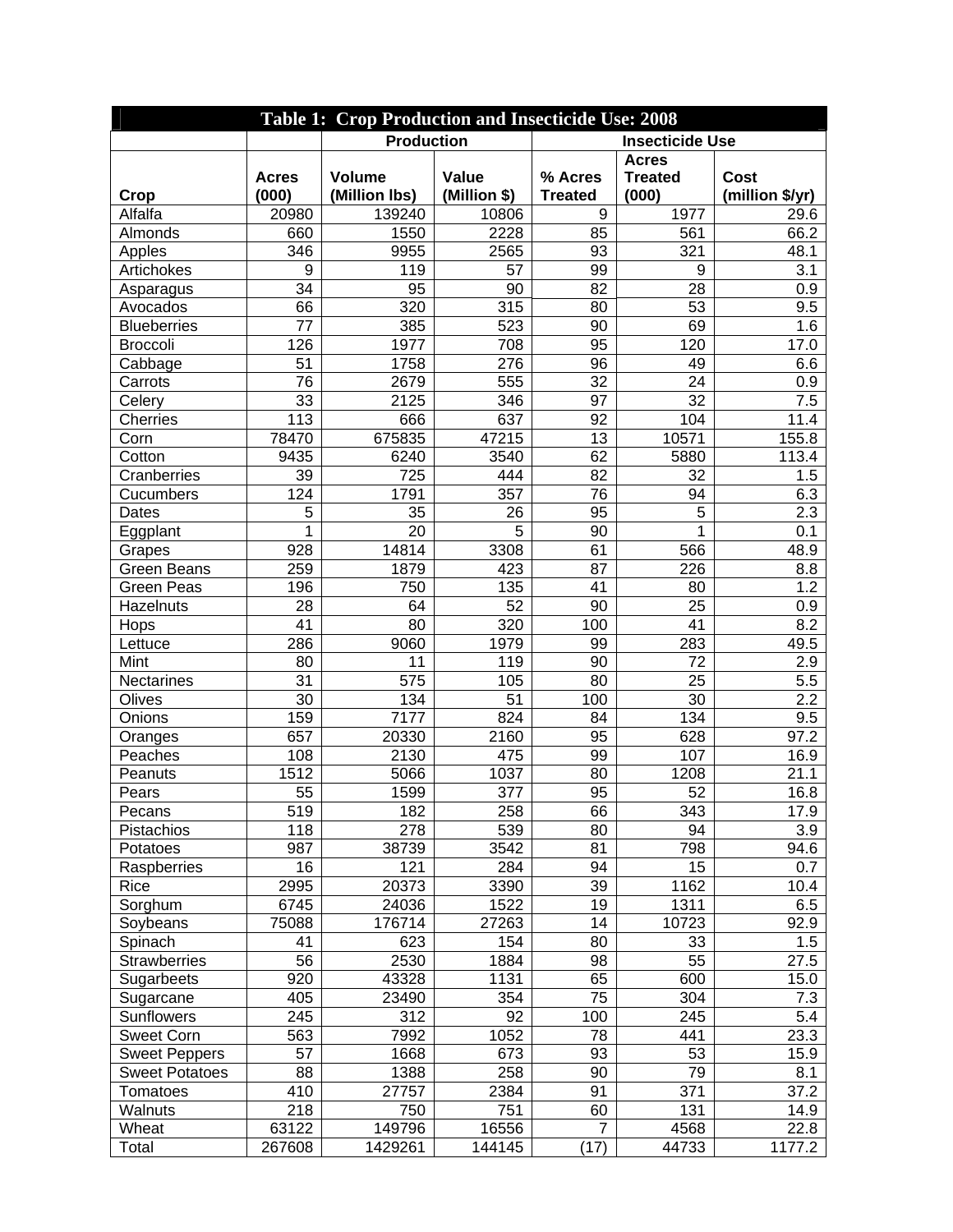| Table 2: Crop Production and Insecticide Use by State: 2008 |                       |                            |                   |                                         |                                   |  |  |
|-------------------------------------------------------------|-----------------------|----------------------------|-------------------|-----------------------------------------|-----------------------------------|--|--|
|                                                             | <b>Production</b>     |                            |                   |                                         | <b>Insecticide Use</b>            |  |  |
| <b>State</b>                                                | <b>Acres</b><br>(000) | <b>Volume</b><br>(mil lbs) | Value<br>(min \$) | <b>Acres</b><br><b>Treated</b><br>(000) | <b>Cost</b><br>(Millions \$/year) |  |  |
| Alabama                                                     | 1350                  | 3950                       | 633               | 520                                     | 11.7                              |  |  |
| Arizona                                                     | 668                   | 7913                       | 1136              | 269                                     | 19.2                              |  |  |
| Arkansas                                                    | 6850                  | 24575                      | 3546              | 1717                                    | 30.4                              |  |  |
| California                                                  | 5724                  | 89594                      | 18064             | 3160                                    | 320.7                             |  |  |
| Colorado                                                    | 4350                  | 21621                      | 1847              | 602                                     | 8.7                               |  |  |
| Connecticut                                                 | 15                    | 99                         | 29                | 10                                      | 0.4                               |  |  |
| Delaware                                                    | 444                   | 1914                       | 190               | 107                                     | 1.6                               |  |  |
| Florida                                                     | 966                   | 20655                      | 3485              | 870                                     | 126.2                             |  |  |
| Georgia                                                     | 3081                  | 9208                       | 1968              | 1886                                    | 47.6                              |  |  |
| Idaho                                                       | 3077                  | 36032                      | 2880              | 367                                     | 17.4                              |  |  |
| Illinois                                                    | 22682                 | 152535                     | 12764             | 2226                                    | 21.9                              |  |  |
| Indiana                                                     | 11823                 | 68917                      | 6049              | 1158                                    | 11.6                              |  |  |
| lowa                                                        | 23740                 | 158103                     | 13554             | 2367                                    | 21.7                              |  |  |
| Kansas                                                      | 19985                 | 73720                      | 6733              | 1871                                    | 16.1                              |  |  |
| Kentucky                                                    | 3331                  | 14513                      | 1328              | 325                                     | 4.1                               |  |  |
| Louisiana                                                   | 3163                  | 33754                      | 1639              | 1377                                    | 28.9                              |  |  |
| Maine                                                       | 92                    | 1633                       | 219               | 82                                      | 8.6                               |  |  |
| Maryland                                                    | 1218                  | 5069                       | 511               | 287                                     | 4.4                               |  |  |
| Massachusetts                                               | 34                    | 403                        | 186               | 28                                      | 2.0                               |  |  |
| Michigan                                                    | 5786                  | 32130                      | 3068              | 1513                                    | 27.8                              |  |  |
| Minnesota                                                   | 18258                 | 120410                     | 9171              | 3774                                    | 47.3                              |  |  |
| Mississippi                                                 | 3848                  | 14232                      | 1833              | 1134                                    | 22.4                              |  |  |
| Missouri                                                    | 10047                 | 40657                      | 4167              | 1210                                    | 15.8                              |  |  |
| Montana                                                     | 7418                  | 18223                      | 1561              | 354                                     | 3.1                               |  |  |
| Nebraska                                                    | 16445                 | 107267                     | 8592              | 2124                                    | 37.9                              |  |  |
| Nevada                                                      | 291                   | 2658                       | 255               | 28                                      | 0.3                               |  |  |
| New Hampshire                                               | 9                     | 76                         | 26                | 6                                       | 0.3                               |  |  |
| New Jersey                                                  | 264                   | 1507                       | 334               | 94                                      | 3.3                               |  |  |
| <b>New Mexico</b>                                           | 908                   | 4036                       | 487               | 135                                     | 2.4                               |  |  |
| New York                                                    | 1552                  | 12212                      | 1507              | 520                                     | 18.6                              |  |  |
| North Carolina                                              | 3995                  | 12173                      | 1648              | 973                                     | 28.3                              |  |  |
| North Dakota                                                | 17435                 | 58262                      | 5026              | 2150                                    | 23.7                              |  |  |
| Ohio                                                        | 9206                  | 40943                      | 4090              | 837                                     | 10.6                              |  |  |
| Oklahoma                                                    | 6816                  | 15275                      | 1534              | 1087                                    | 8.4                               |  |  |
| Oregon                                                      | 1647                  | 11675                      | 1599              | 414                                     | 20.8                              |  |  |
| Pennsylvania                                                | 2141                  | 12812                      | 1253              | 437                                     | 11.1                              |  |  |
| Rhode Island                                                | 4                     | 29                         | 7                 | 3                                       | 0.3                               |  |  |
| South Carolina                                              | 1305                  | 3451                       | 543               | 373                                     | 9.8                               |  |  |
| South Dakota                                                | 14726                 | 62936                      | 5145              | 1389                                    | 14.7                              |  |  |
| <b>Tennessee</b>                                            | 3059                  | 9643                       | 1187              | 665                                     | 9.4                               |  |  |
| Texas                                                       | 16690                 | 35479                      | 4509              | 3982                                    | 49.5                              |  |  |
| Utah                                                        | 725                   | 5245                       | 451               | 69                                      | 0.7                               |  |  |
| Vermont                                                     | 34                    | 151                        | 34                | 18                                      | 0.6                               |  |  |
| Virginia                                                    | 1439                  | 5548                       | 656               | 324                                     | 8.7                               |  |  |
| Washington                                                  | 3416                  | 32161                      | 5117              | 817                                     | 71.3                              |  |  |
| West Virginia                                               | 87                    | 504                        | 47                | 17                                      | 0.9                               |  |  |
| Wisconsin                                                   | 6689                  | 40310                      | 3271              | 1003                                    | 25.3                              |  |  |
| Wyoming                                                     | 775                   | 5048                       | 266               | 54                                      | 0.7                               |  |  |
| Total                                                       | 267608                | 1429261                    | 144145            | 44733                                   | 1177.2                            |  |  |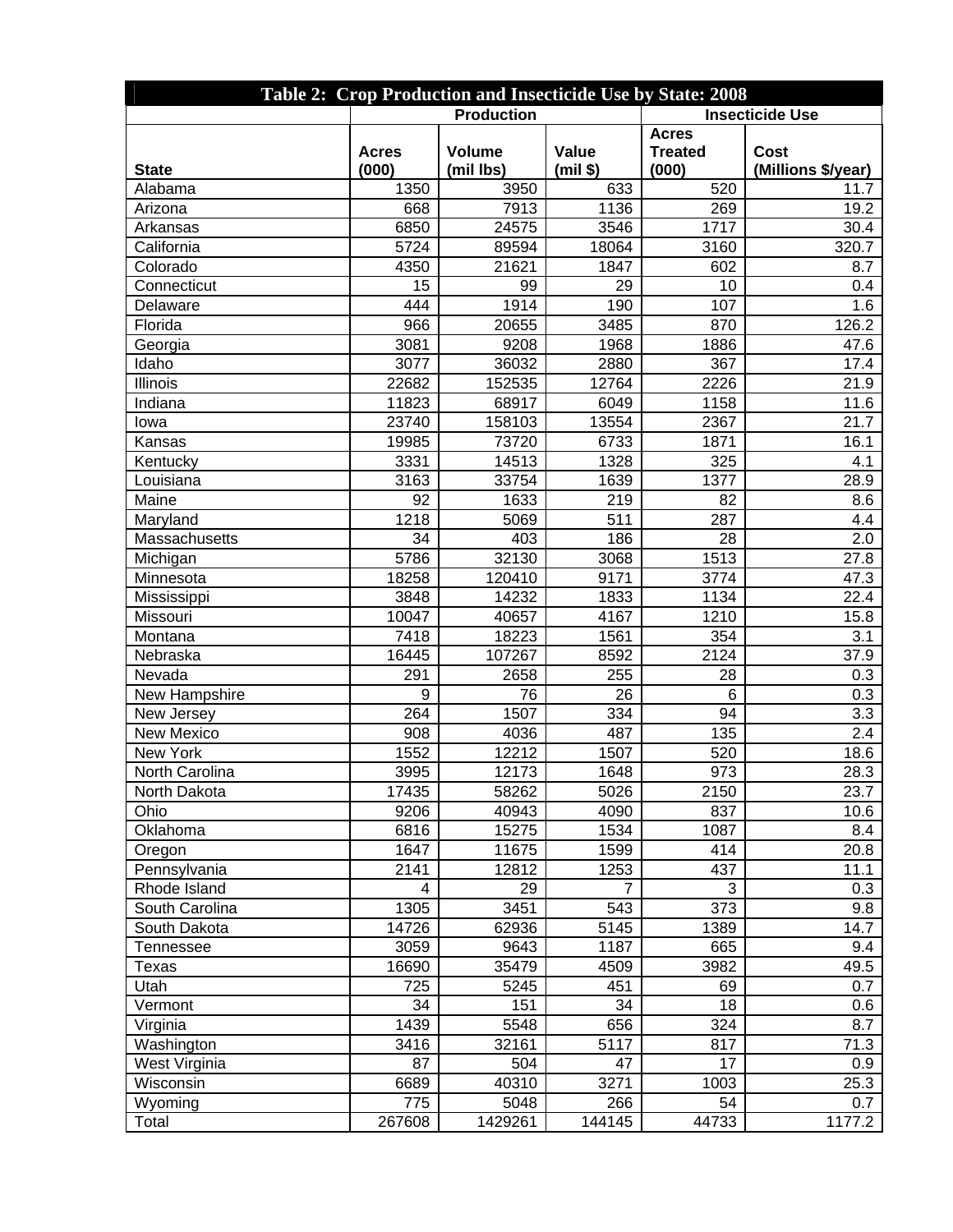| Table 3: Value of Insecticide Use by Crop: 2008 |      |                                           |                                            |                                                               |
|-------------------------------------------------|------|-------------------------------------------|--------------------------------------------|---------------------------------------------------------------|
|                                                 |      |                                           |                                            |                                                               |
| Crop                                            | $\%$ | <b>Production Volume</b><br>(million lbs) | <b>Production Value</b><br>(million \$/yr) | <b>Net Return</b><br>Ratio (\$ / \$ Spent<br>on Insecticides) |
| Alfalfa                                         | 5    | 6608                                      | 604                                        | 20                                                            |
| Almonds                                         | 43   | 659                                       | 947                                        | 14                                                            |
| Apples                                          | 93   | 9299                                      | 2400                                       | 50                                                            |
| Artichokes                                      | 60   | 71                                        | 34                                         | 11                                                            |
| Asparagus                                       | 67   | 64                                        | 62                                         | 68                                                            |
| Avocados                                        | 48   | 154                                       | 152                                        | 16                                                            |
| <b>Blueberries</b>                              | 69   | 266                                       | 356                                        | 222                                                           |
| <b>Broccoli</b>                                 | 75   | 1502                                      | 538                                        | 32                                                            |
| Cabbage                                         | 64   | 1119                                      | 170                                        | 26                                                            |
| Carrots                                         | 10   | 259                                       | 31                                         | 33                                                            |
| Celery                                          | 48   | 1029                                      | 167                                        | 22                                                            |
| Cherries                                        | 84   | 562                                       | 515                                        | 45                                                            |
| Corn                                            | 3    | 20095                                     | 1406                                       | $9\,$                                                         |
| Cotton                                          | 30   | 1809                                      | 1053                                       | $\boldsymbol{9}$                                              |
| Cranberries                                     | 50   | 366                                       | 219                                        | 146                                                           |
| Cucumbers                                       | 34   | 610                                       | 138                                        | 22                                                            |
| Dates                                           | 85   | 30                                        | 22                                         | 10                                                            |
| Eggplant                                        | 25   | 5                                         | 1                                          | 25                                                            |
| Grapes                                          | 35   | 5134                                      | 1132                                       | 23                                                            |
| <b>Green Beans</b>                              | 58   | 1085                                      | 211                                        | 24                                                            |
| <b>Green Peas</b>                               | 22   | 166                                       | 27                                         | 22                                                            |
| Hazelnuts                                       | 45   | 29                                        | 23                                         | 26                                                            |
| Hops                                            | 100  | 80                                        | 320                                        | 39                                                            |
| Lettuce                                         | 50   | 4485                                      | 980                                        | 20                                                            |
| Mint                                            | 54   | 6                                         | 64                                         | 22                                                            |
| Nectarines                                      | 64   | 369                                       | 67                                         | 12                                                            |
| Olives                                          | 90   | 121                                       | 46                                         | 21                                                            |
| Onions                                          | 22   | 1611                                      | 185                                        | 19                                                            |
| Oranges                                         | 77   | 15579                                     | 1646                                       | 17                                                            |
| Peaches                                         | 51   | 1095                                      | 294                                        | 17                                                            |
| Peanuts                                         | 55   | 2766                                      | 560                                        | 26                                                            |
| Pears                                           | 85   | 1367                                      | 322                                        | 19                                                            |
| Pecans                                          | 56   | 101                                       | 144                                        | 8                                                             |
| Pistachios                                      | 64   | 178                                       | 345                                        | 88                                                            |
| Potatoes                                        | 29   | 11157                                     | 1083                                       | 11                                                            |
| Raspberries                                     | 55   | 67                                        | 164                                        | 234                                                           |
| Rice                                            | 13   | 2567                                      | 430                                        | 41                                                            |
| Sorghum                                         | 8    | 1865                                      | 118                                        | 18                                                            |
| Soybeans                                        | 5    | 9550                                      | 1474                                       | 16                                                            |
| Spinach                                         | 16   | 101                                       | 25                                         | 17                                                            |
| <b>Strawberries</b>                             | 56   | 1430                                      | 1017                                       | 37                                                            |
| Sugarbeets                                      | 23   | 9975                                      | 260                                        | 17                                                            |
| Sugarcane                                       | 22   | 5285                                      | 80                                         | 11                                                            |
| Sunflowers                                      | 50   | 187                                       | 55                                         | 10                                                            |
| <b>Sweet Corn</b>                               | 28   | 2260                                      | 431                                        | 18                                                            |
| <b>Sweet Peppers</b>                            | 53   | 890                                       | 380                                        | 24                                                            |
| <b>Sweet Potatoes</b>                           | 45   | 625                                       | 116                                        | 14                                                            |
| <b>Tomatoes</b>                                 | 53   | 14860                                     | 1331                                       | 36                                                            |
| Walnuts                                         | 36   | 270                                       | 271                                        | 18                                                            |
| Wheat                                           | 3    | 4202                                      | 462                                        | 20                                                            |
| Total                                           | (10) | 143970                                    | 22878                                      | (19)                                                          |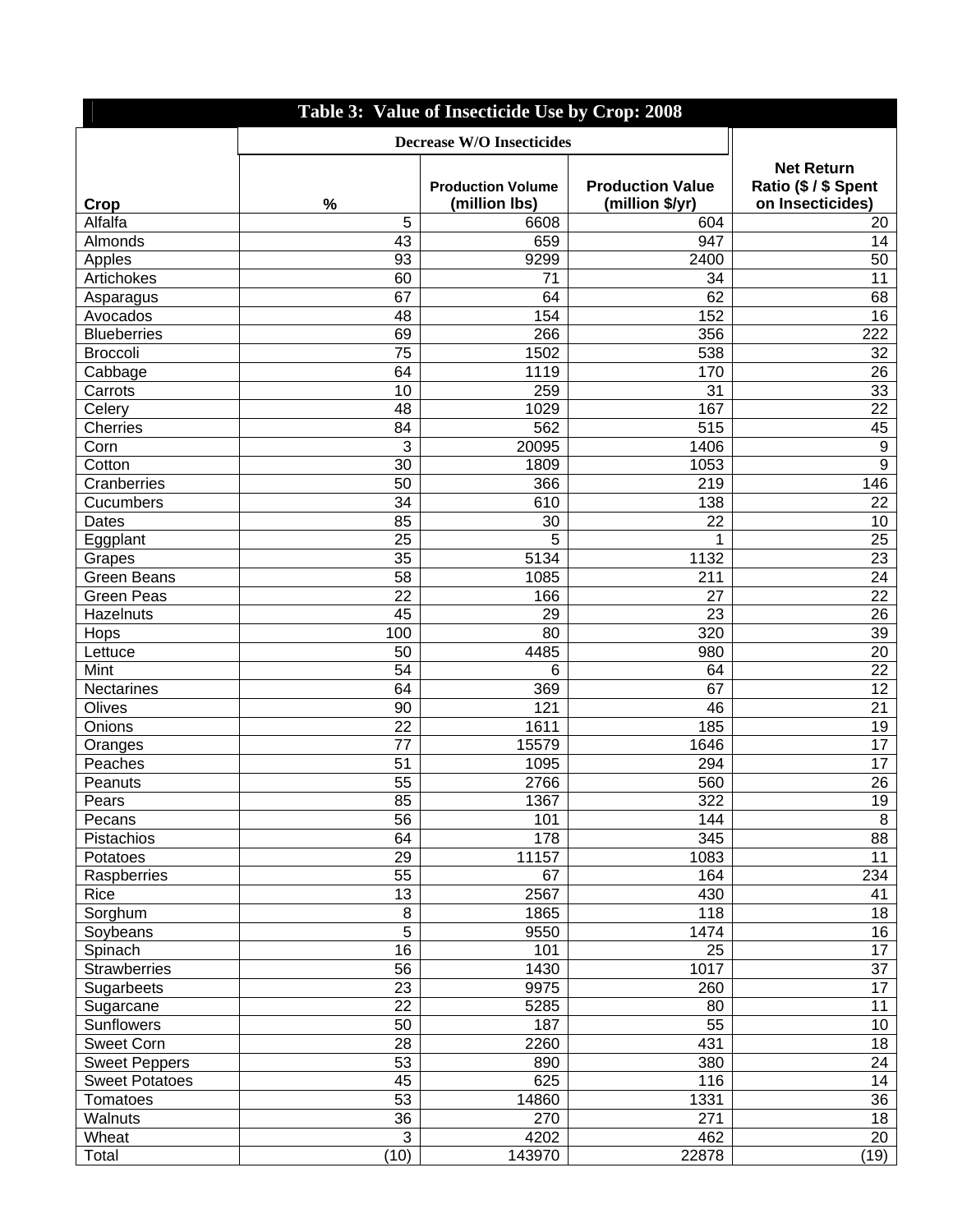| Table 4:                                |                  |                                  |                                   |                                 |  |  |
|-----------------------------------------|------------------|----------------------------------|-----------------------------------|---------------------------------|--|--|
| Value of Insecticide Use by State: 2008 |                  |                                  |                                   |                                 |  |  |
|                                         | <b>Net</b>       | Volume                           | Value                             |                                 |  |  |
|                                         | Return           | Decrease w/o                     | Decrease w/o                      | Yield Loss w/o Insecticides (On |  |  |
| <b>State</b>                            | Ratio            | <b>Insecticides</b><br>(mil lbs) | <b>Insecticides</b><br>$(mil$ \$) | <b>Treated Acres)</b>           |  |  |
| Alabama                                 | 16               | 745                              | 183                               | Peanuts 70%; Cotton 70%         |  |  |
| Arizona                                 | 17               | 1720                             | 324                               | Lettuce 50%; Alfalfa 50%        |  |  |
| Arkansas                                | 15               | 2107                             | 461                               | Rice 30%; Wheat 40%             |  |  |
| California                              | 23               | 35220                            | 7478                              | Tomatoes 60%; Strawberries 60%  |  |  |
| Colorado                                | 13               | 1159                             | 115                               | Corn 25%; Wheat 40%             |  |  |
| Connecticut                             | 32               | 30                               | 13                                | Apples 100%; Sweet Corn 25%     |  |  |
| Delaware                                | 11               | 148                              | 18                                | Soybeans 40%; Sweet Corn 50%    |  |  |
| Florida                                 | 20               | 15715                            | 2463                              | Tomatoes 70%; Sweet Corn 100%   |  |  |
| Georgia                                 | 22               | 3389                             | 1051                              | Cotton 90%; Peanuts 70%         |  |  |
| Idaho                                   | 14               | 2489                             | 237                               | Potatoes 25%; Mint 60%          |  |  |
| Illinois                                | 20               | 4993                             | 447                               | Corn 28%; Soybeans 40%          |  |  |
| Indiana                                 | 19               | 2397                             | 225                               | Alfalfa 44%; Wheat 40%          |  |  |
|                                         | 20               |                                  | 440                               |                                 |  |  |
| lowa                                    |                  | 5006                             |                                   | Corn 28%; Soybeans 40%          |  |  |
| Kansas                                  | 14               | 2702                             | 227                               | Wheat 40%; Soybeans 40%         |  |  |
| Kentucky                                | 10               | 428                              | 39                                | Alfalfa 44%; Corn 15%           |  |  |
| Louisiana                               | 8                | 6155                             | 225                               | Rice 30%; Sugarcane 30%         |  |  |
| Maine                                   | 14               | 763                              | 123                               | Blueberries 80%; Potatoes 50%   |  |  |
| Maryland                                | 13               | 412                              | 56                                | Green Beans 50%; Sweet Corn 50% |  |  |
| Massachusetts                           | 71               | 277                              | 142                               | Tomatoes 15%; Cranberries 90%   |  |  |
| Michigan                                | 22               | 3415                             | 614                               | Cherries 100%; Potatoes 50%     |  |  |
| Minnesota                               | 14               | 10626                            | 673                               | Sugarbeets 40%; Sweet Corn 15%  |  |  |
| Mississippi                             | 11               | 1162                             | 246                               | Cotton 50%; Rice 30%            |  |  |
| Missouri                                | 13               | 1601                             | 200                               | Rice 30%; Corn 28%              |  |  |
| Montana                                 | 11               | 379                              | 35                                | Wheat 40%; Alfalfa 44%          |  |  |
| Nebraska                                | $\boldsymbol{9}$ | 4707                             | 356                               | Sorghum 40%; Wheat 40%          |  |  |
| Nevada                                  | 37               | 115                              | 11                                | Alfalfa 44%; Wheat 40%          |  |  |
| New Hampshire                           | 47               | 37                               | 14                                | Apples 100%; Sweet Corn 15%     |  |  |
| New Jersey                              | 50               | 402                              | 166                               | Blueberries 80%; Peaches 100%   |  |  |
| <b>New Mexico</b>                       | 22               | 196                              | 53                                | Onions 10%; Pecans 80%          |  |  |
| New York                                | 26               | 2660                             | 483                               | Apples 100%; Grapes 50%         |  |  |
| North Carolina                          | 12               | 1763                             | 348                               | Cotton 40%; Sweet Potatoes 50%  |  |  |
| North Dakota                            | 15               | 5629                             | 357                               | Sugarbeets 40%; Potatoes 50%    |  |  |
| Ohio                                    | 20               | 1451                             | 210                               | Tomatoes 20%; Soybeans 40%      |  |  |
| Oklahoma                                | 10               | 799                              | 89                                | Sorghum 40%; Wheat 40%          |  |  |
| Oregon                                  | 22               | 2350                             | 470                               | Hops 100%; Pears 90%            |  |  |
| Pennsylvania                            | 17               | 1209                             | 193                               | Corn 18%; Apples 100%           |  |  |
| Rhode Island                            | 10               | 11                               | 3                                 | Potatoes 50%; Sweet Corn 25%    |  |  |
| South Carolina                          | 15               | 508                              | 148                               | Peaches 100%; Cotton 25%        |  |  |
| South Dakota                            | 12               | 1847                             | 173                               | Wheat 40%; Corn 25%             |  |  |
| <b>Tennessee</b>                        | 10               | 485                              | 91                                | Soybeans 40%; Tomatoes 35%      |  |  |
| Texas                                   | $\overline{7}$   | 2242                             | 370                               | Cotton 20%; Rice 30%            |  |  |
| Utah                                    | 27               | 222                              | 19                                | Corn 10%; Onions 12%            |  |  |
| Vermont                                 | 33               | 52                               | 20                                | Alfalfa 20%; Apples 100%        |  |  |
| Virginia                                | 14               | 638                              | 120                               | Tomatoes 50%; Peanuts 70%       |  |  |
| Washington                              | 39               | 10660                            | 2778                              | Apples 100%; Potatoes 25%       |  |  |
| West Virginia                           | 13               | 107                              | 12 <sub>2</sub>                   | Alfalfa 44%; Apples 100%        |  |  |
| Wisconsin                               | 14               | 2742                             | 354                               | Cranberries 40%; Cabbage 40%    |  |  |
| Wyoming                                 | $\overline{7}$   | 100                              | 5                                 | Corn 10%; Sugarbeets 10%        |  |  |
| Total                                   | (19)             | 143970                           | 22878                             |                                 |  |  |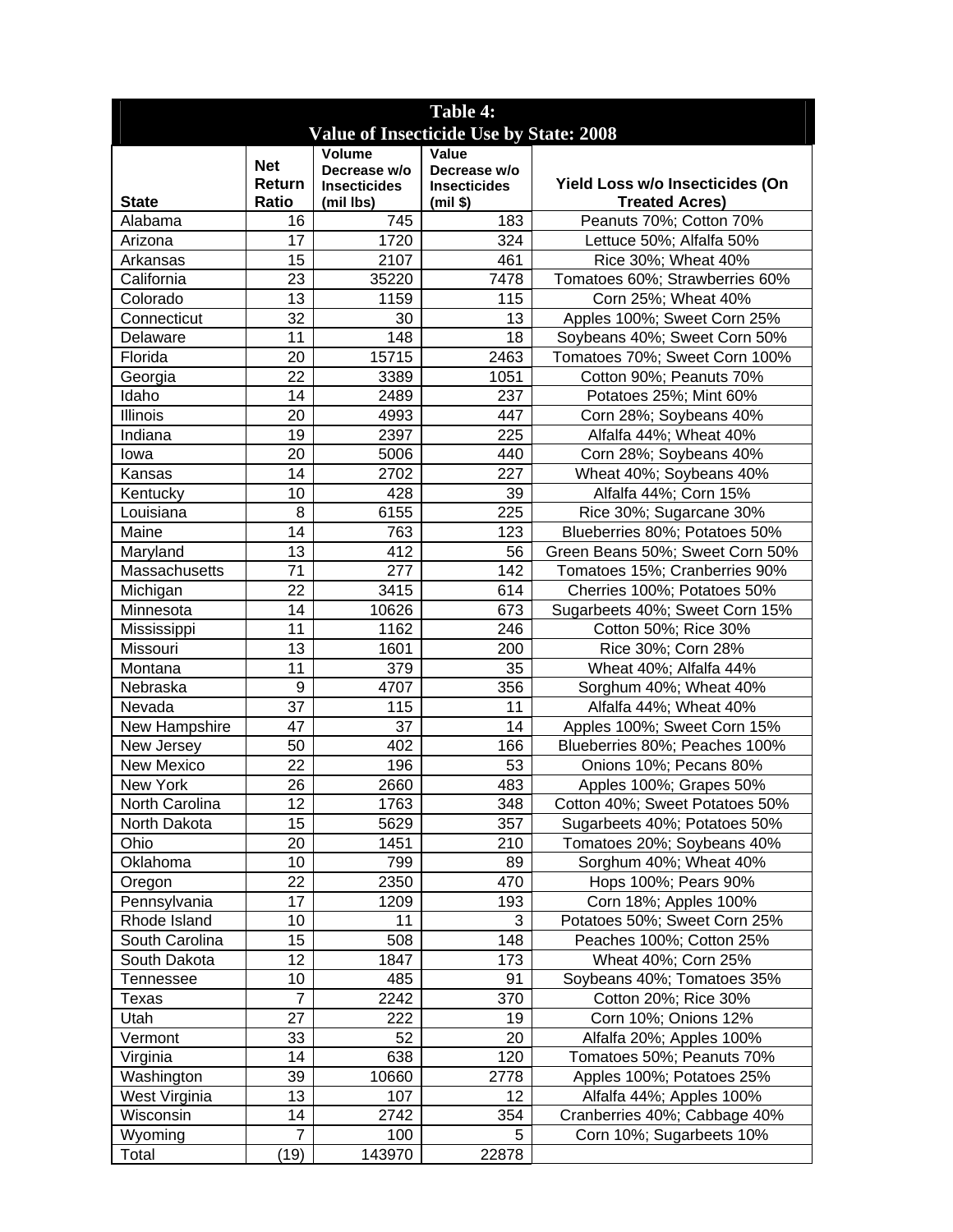Figure 9: Insecticide Use in Crop Production by State: 2008 (1000 Acres Treated)



Figure 10: Crop Production Decrease Without Insecticide Use by State: 2008 (\$ Millions)

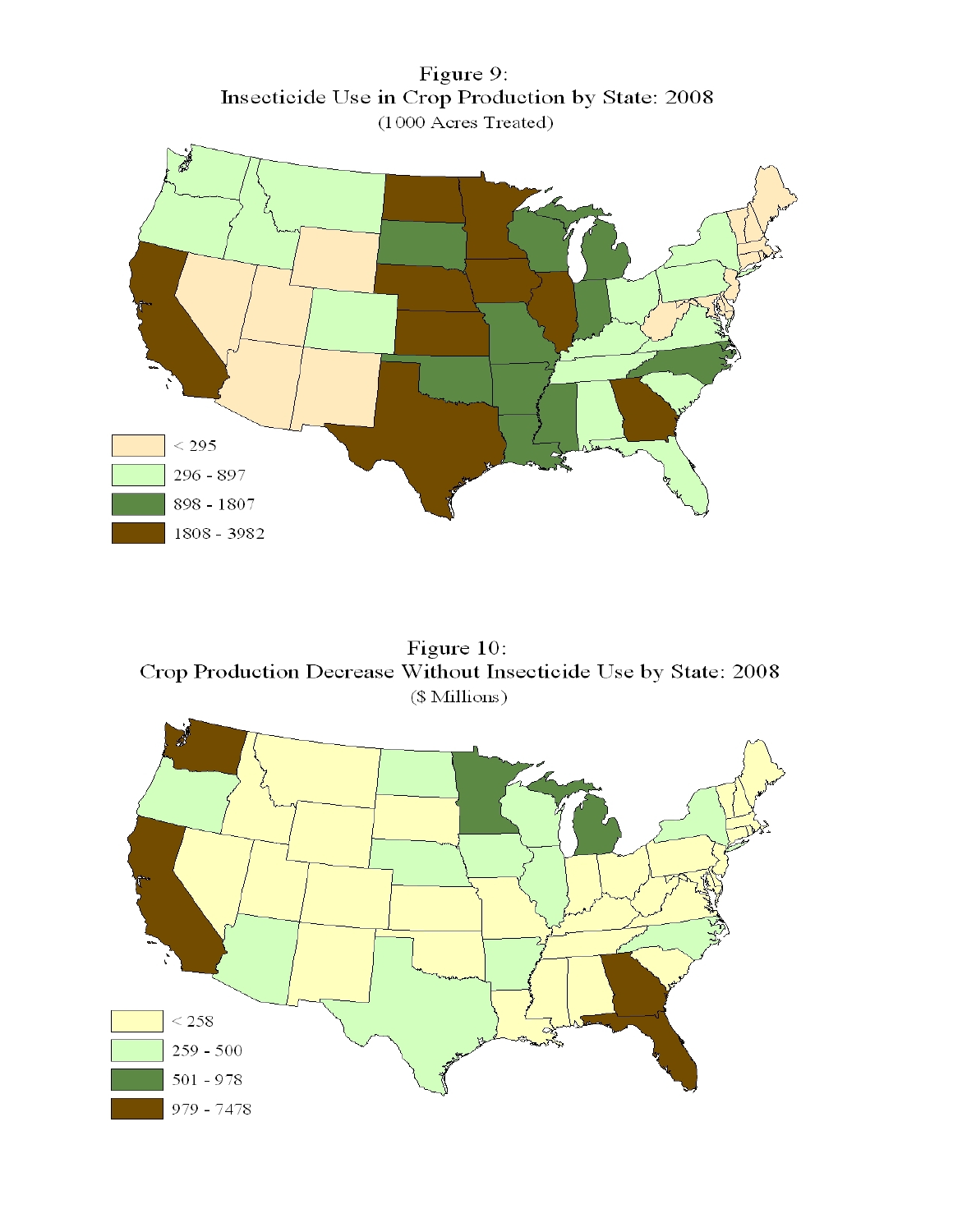#### **Key References**

Bidwell, Percy Wells and John Falconer, History of Agriculture in the Northern United States 1620-1860, Carnegie Institution of Washington, Washington, May 1925.

Davis, R. Michael, Erik J. Sorensen, and Joe Nunez, The Importance of Pesticides and Other Pest Management Practices in U.S. Carrot Production, University of California, Davis, Plant Pathology Document #99-007, 1999.

Davis, R. Michael, et al., The Importance of Pesticides and Other Pest Management Practices in U.S. Tomato Production, USDA, NAPIAP, #1-CA-98, 1998.

Decker, G., "Insects in the Economic Future of Man," Agricultural Chemicals, February 1954.

Delahaut, Karen A., Susan E. Rice Mahr, and Jeffery A. Wyman, Processing Snap Bean Production: A Biologic and Economic Assessment of Pest Management and Pesticide Usage, University of Wisconsin.

Dethier, V.G., Man's Plague?, Darwin Press, Inc., Princeton, NJ, 1976.

Eckenrode, C.J., et al., Biologic and Economic Assessment of Pesticide Use on Dry Bulb Onions, USDA National Agricultural Pesticide Impact Assessment Program, 1999.

Eskelsen, Steve et al. Biologic and Economic Assessment of the Impact of Pesticide Use on Asparagus, Washington State University.

Glass, E. H. and S. E. Lienk, "Apple Insect and Mite Populations Developing after Discontinuance of Insecticides: 10-Year Record," Journal of Economic Entomology., 66: 227-32, 1973.

Holtz, B.A., et al., Sample Costs to Produce Organic Almonds, University of California Cooperative Extension, 2007.

The Importance of Pesticides and Other Pest Management Practices in U.S. Cotton Production, USDA National Agricultural Pesticide Impact Assessment Program, NAPIAP Report No. 1-CA-93, June, 1993.

Gunther, F.A. and L.R. Jeppson, Modern Insecticides and World Food Production, John Wiley and Sons, New York, NY, 1960.

Knipling, E.F., The Basic Principles of Insect Population Suppression and Management, U.S. Department of Agriculture, Agriculture Handbook Number 512, Washington, D.C., 1979.

Knutson, Ronald D., et al., Economic Impacts of Reduced Pesticide Use on Fruits and Vegetables, American Farm Bureau Research Foundation, September, 1993.

Lathrop, F.H., "Ten Years of Warfare Against the Blueberry Maggot," Journal of Economic Entomology, 32(4): 510-513, August 1939.

LaRue, J. H., J. E. Dibble, and G. Obenauf, "Thrips in Nectarines," The Blue Anchor, 21-25, Spring 1972.

Losses in Agriculture: A Preliminary Appraisal for Review, Agricultural Research Service, ARS-20-1, 1954.

Metcalf, Robert, "Insects—Man's Chief Competitors," Progress and Perspectives for the 21<sup>st</sup> Century, Entomological Scoiety of America, Lanham, MD, 1991.

Peters, T. Michael, Insects and Human Society, Van Nostrand Reinhold, New York, NY, 1988

Rice Mahr, Susan E., and L. Joe Moffitt, Biologic and Economic Assessment of Pesticide Usage on Cranberry, USDA, National Agricultural Pesticide Impact Assessment Program, Report No. 2-CA-94, 1994.

Ricks, D., "Fruit Industry Pest Management, FQPA, and Economic Considerations," The Great Lakes Fruit Growers News, May 1998.

Ricks, Donald, Jerome Hull, and Myron Kelsey, Impact on the Apple Industry of Reduced Pesticide Usage, Michigan State University, Department of Agricultural Economics, Staff Paper No. 93-46, March, 1993.

Sorensen, Kenneth A., et al., The Importance of Pesticides and Other Pest Management Practices in U.S. Strawberry Production, USDA National Agricultural Pesticide Impact Assessment Program, Document No. 1- CA-97, 1997.

Statewide Integrated Pest Management Program, University of California, www.ipm.ucdavis.edu

University of Georgia, "Summary of Losses from Insect Damage and Costs of Control in Georgia-," Available at: http://www.ent.uga.edu/IPM/s102/s102.htm

Waldbauer, Gilbert, Insights from Insects: What Bad Bugs Can Teach U.S., Prometheus Books, Amherst, NY, 2005.